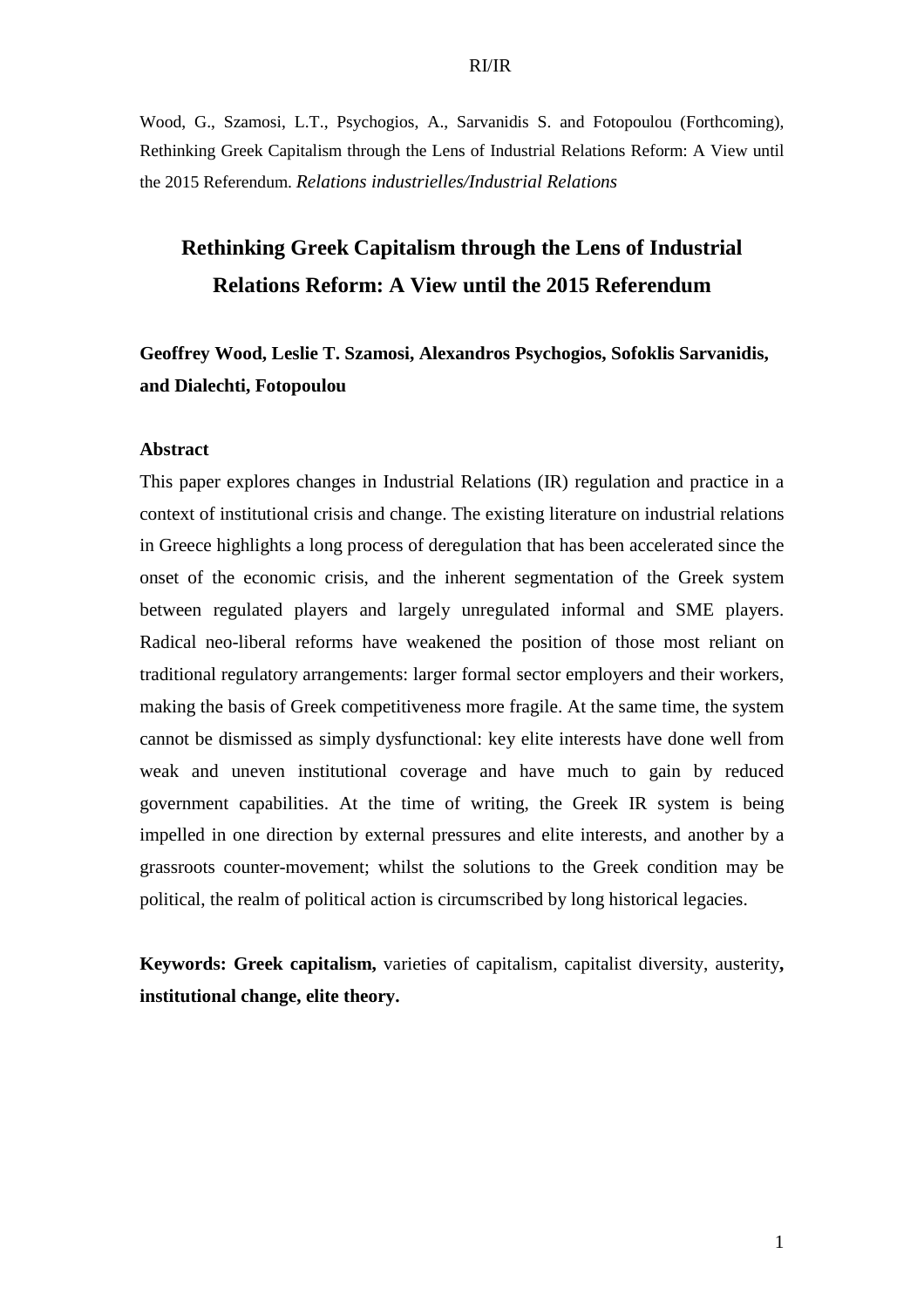#### **Introduction**

There has been a growing body of work on IR in Greece, which has highlighted the nature and extent of structural crisis and systemic liberalization (Kornelakis and Voskeristian, 2014; Zambarloukou, 2010). A common strand running through such work is that Greece has undergone shifts towards lighted regulation, but without the complementarities normally associated with mature Liberal Market Economies (LMEs,*ibid.*). In contrast, based on the most recent developments in Greece, and ongoing advances in the theoretical literature on comparative capitalism, we highlight not only institutional changes, but also long continuities, continuities that set Greece apart from both 'disorganized' LMEs and other Mixed Market Economies (MMEs), making for an industrial relations system with some quite distinct features.

It can be argued that in examining issues of institutional change and labour market regulation, there has been a tendency to either neglect politics, or assume that the hollowing out of politics is a foregone conclusion, making liberalization inevitable (c.f. Streeck, 2011); in contrast, the accession to power of Syriza would indicate that political counter-movements may indeed make real advances, even if durable compromises or solutions remain elusive. Once more, as recent advances in elite theory alert us, when military elites are able to secure a persistent influence in national life, socio-economic realities will differ from other countries with broadly similar institutional arrangements in other respects (Priestland, 2012). Hence, this paper highlights the limitations of conceptualizations of the role of the state that simply depict it as retreating or struggling to manage markets; it draws out the consequences of excessive and partially concealed defence spending for other areas of the economy, and, by extension, for work and employment relations. This is a feature that sets Greece apart from MMEs, but has relevance for other national contexts where military ambitions outstrip economic capabilities, and where relations with the military have been quite effective in accessing resources, austerity elsewhere notwithstanding. In other words, unlike other MMEs, in Greece the sovereign debt crisis was not only due to the state shouldering the debts run up by an irresponsible banking sector, but owing to over-borrowing to support unsustainable levels of defence spending. Not only is the latter likely to crowd out investment in other areas of the economy (Scott, 2001; Kollias and Paleologou, 2010), but it also made the crisis, and the scale and depth of current reforms, particularly severe. Again, due to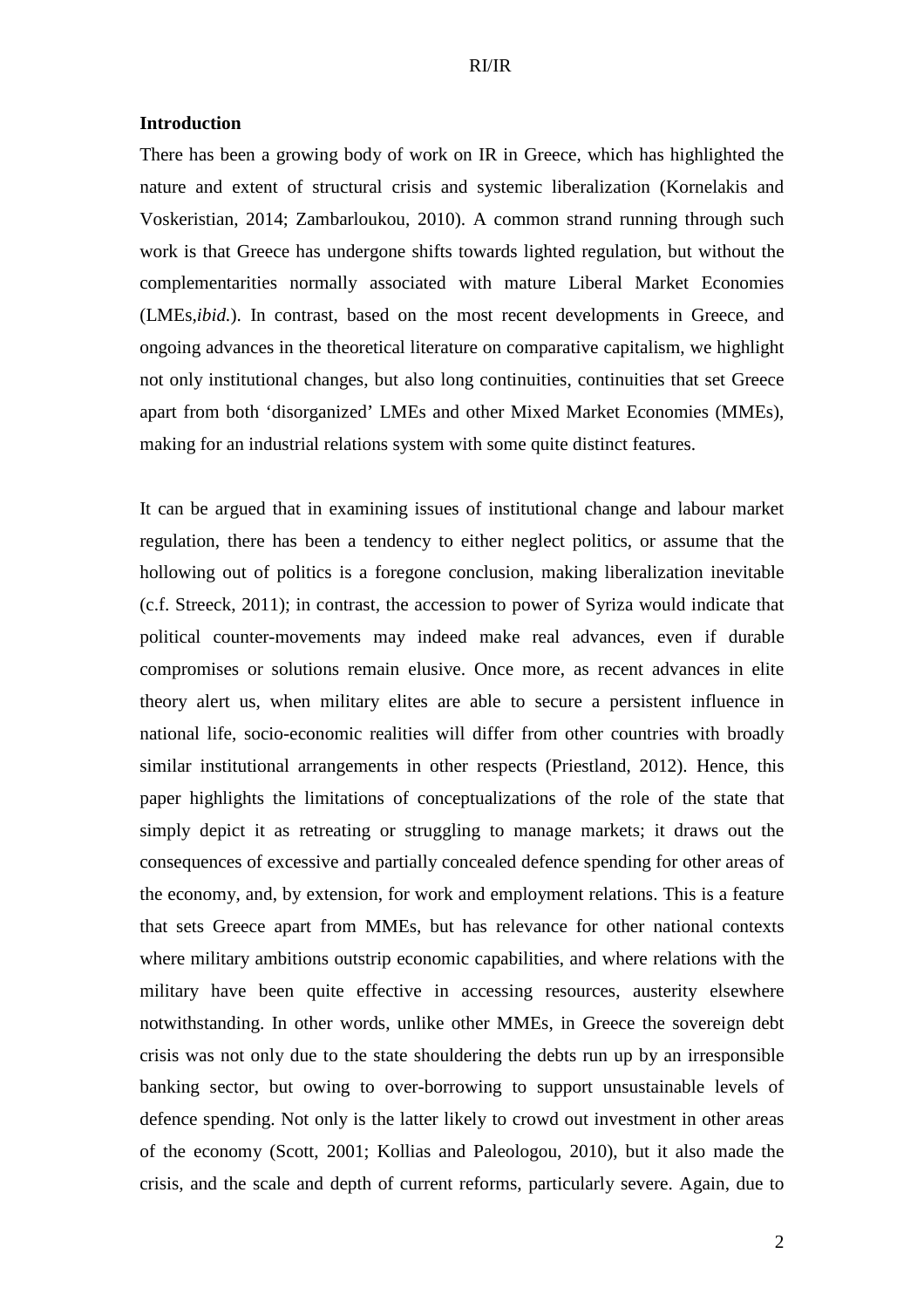long historical legacies, key economic elites have only selectively engaged with the national system (Close, 2014). Due to the extreme fluidity of the situation being faced in Greece at this time and the particularly 'quick' outdating of information, this research focuses on publically available information, complemented by recent theoretical advances within the broad literature on comparative capitalism and elite theory.

## **Varieties of Capitalism and the Greek 'Mixed Market' Capitalism**

The original Varieties of Capitalism (VoC) approach (Hall and Soskice, 2001) divides developed countries into Liberal (LME, e.g. US and UK) and Coordinated Market Economies (CME, e.g. Scandinavia, Germany, Japan). Hall and Soskice (2001) held that other capitalist archetypes lacked the known complementarities encountered in them, and hence would ultimately converge in the direction of one or the other. Later work conceded that convergence was neither a smooth nor inevitable process and that other societies had distinct and persistent institutional features (and, indeed, pockets of advantage) in their own right (Amable, 2003; Hancké *et al.*, 2007).

More recent developments and extensions of the VoC approach developed further archetypes. Hall and Thelen (2006) suggest that the economies found in Southern Europe, constitute an archetype in their own right, the "mixed market economies" (MMEs), which include Spain, Portugal, Italy and Greece. These economies show a *"mixed market regulation with a degree of coordinated, relational arrangements"* (Nash, 2011: 230). In other words, they have been classified as being in-between two mature archetypes of the VoC model (Hancké *et al.*, 2007). The term MME is not an unproblematic one in that CMEs also combine elements of state and market. Nonetheless, this is a term that has gained some currency, and hence is one deployed through this article.

In a recent *Relations industrielles/Industrial Relations* paper, Kornelakis and Voskeritsan (2014: 344) argued that reforms would "transform Greece into a dysfunctional market economy." The political backlash against the reforms, and the accession to power of Syriza in 2015, have highlighted the extent to which top-down reforms may be halted or even reversed, and the essential dynamism and volatility of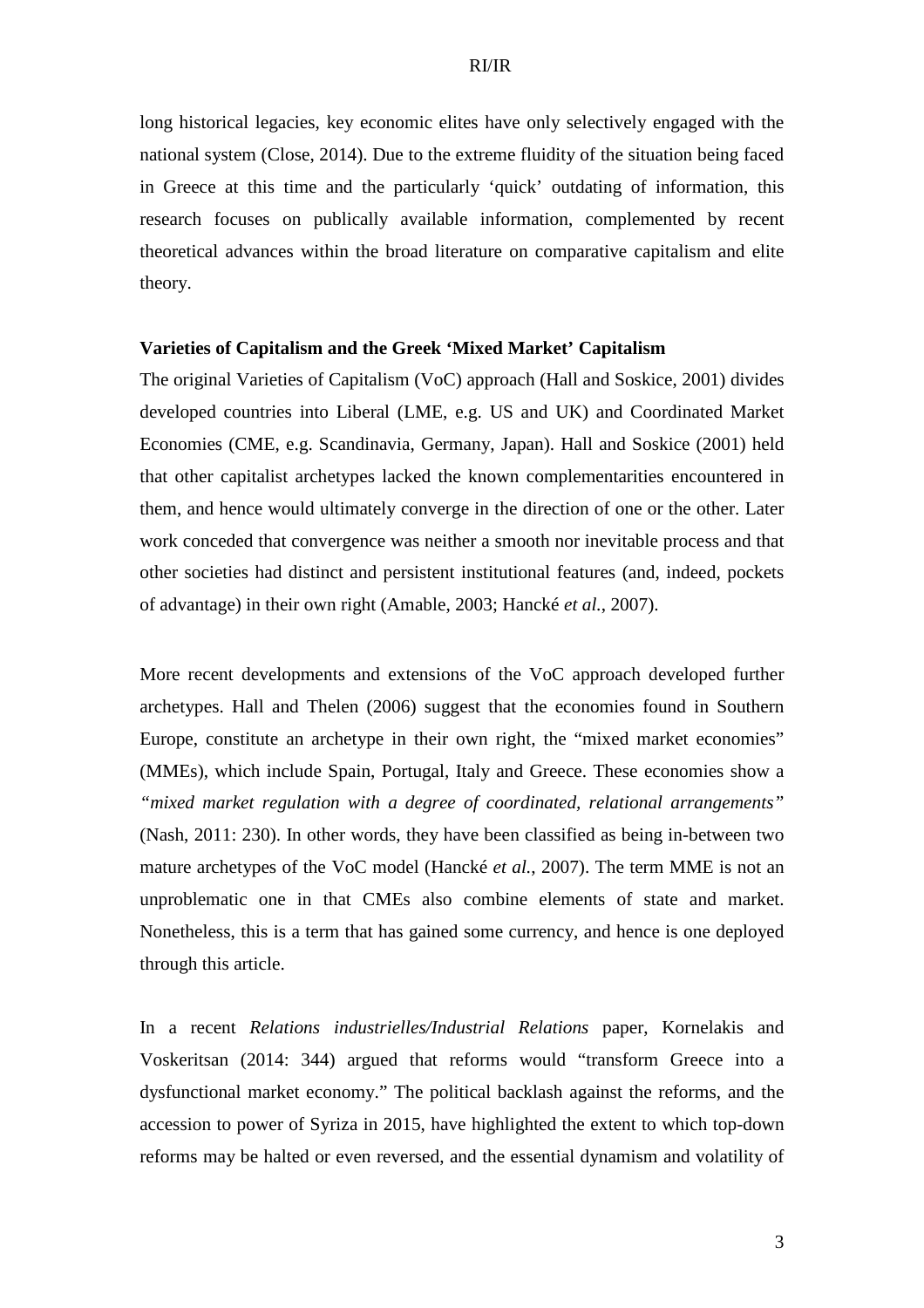the Greek system jeopardized. At the same time, Kornelakis and Voskeritsan (2014) focused on the formal mechanisms of regulation and policy reforms up until 2011; they acknowledge, however, that a key feature of Greece is not so much the regulatory reforms, but how there can be a persistent disarticulation between regulatory features and actual firm level practices. This would suggest that formal regulatory reforms may, in reality, have a very uneven impact on actual firm behaviour, especially SMEs and underground economies. Hence, a primary focus of this article is on the inherent and persistent segmentation of the Greek economy—and on changes since 2011 up until the acceptance of the third bailout terms following the 2015 referendum—complementing this earlier detailed study of changes of regulatory features.

MMEs are characterized by a large agricultural sector, long history of state intervention and relatively deregulated IR (c.f. Hall and Soskice, 2001: 21). In addition, MMEs are not based on skill intensity but rather on their ability to meet changes in market demands (Amable, 2003). As in other Mediterranean countries, Greece relies heavily on regulation (Casey, 2009) and the state plays a predominant role in various aspects of the national economic development such as the relationships between firms, the relationships between firms and financial capital and the determination of industrial relations outcomes, education, etc. (Schmidt, 2002; Zambarloukou, 2006; Fotopoulou, 2014). According to Zambarloukou (2010), another feature of Greece is the inefficient coordination within the economy and labour market which is mainly related to the large number of small and medium-sized enterprises (SMEs). Similarly with other MMEs, like Spain and Italy, Greece appears to have a misfit between labour institutions and lack of institutional complementarities (c.f. Molina and Rhodes, 2007: 225-226). In other words, in MMEs, there is a history of the state playing an extensive regulatory role; there is also a lack of developed institutional complementarities, especially in relation to welfare and educational provisions (Hancké *et al.*, 2007; Amable, 2003; Hall and Soskice, 2001). The limited welfare provision increases the need for attachment to job security (Featherstone, 2008). In MMEs, a unionized employee voice is strongly reliant upon the provisions of a legislative framework (see Regalia, 1995; c.f. Marginson and Sisson, 2006). Hence *"[…] legal enactment has been prior and collective bargaining secondary, reflecting the*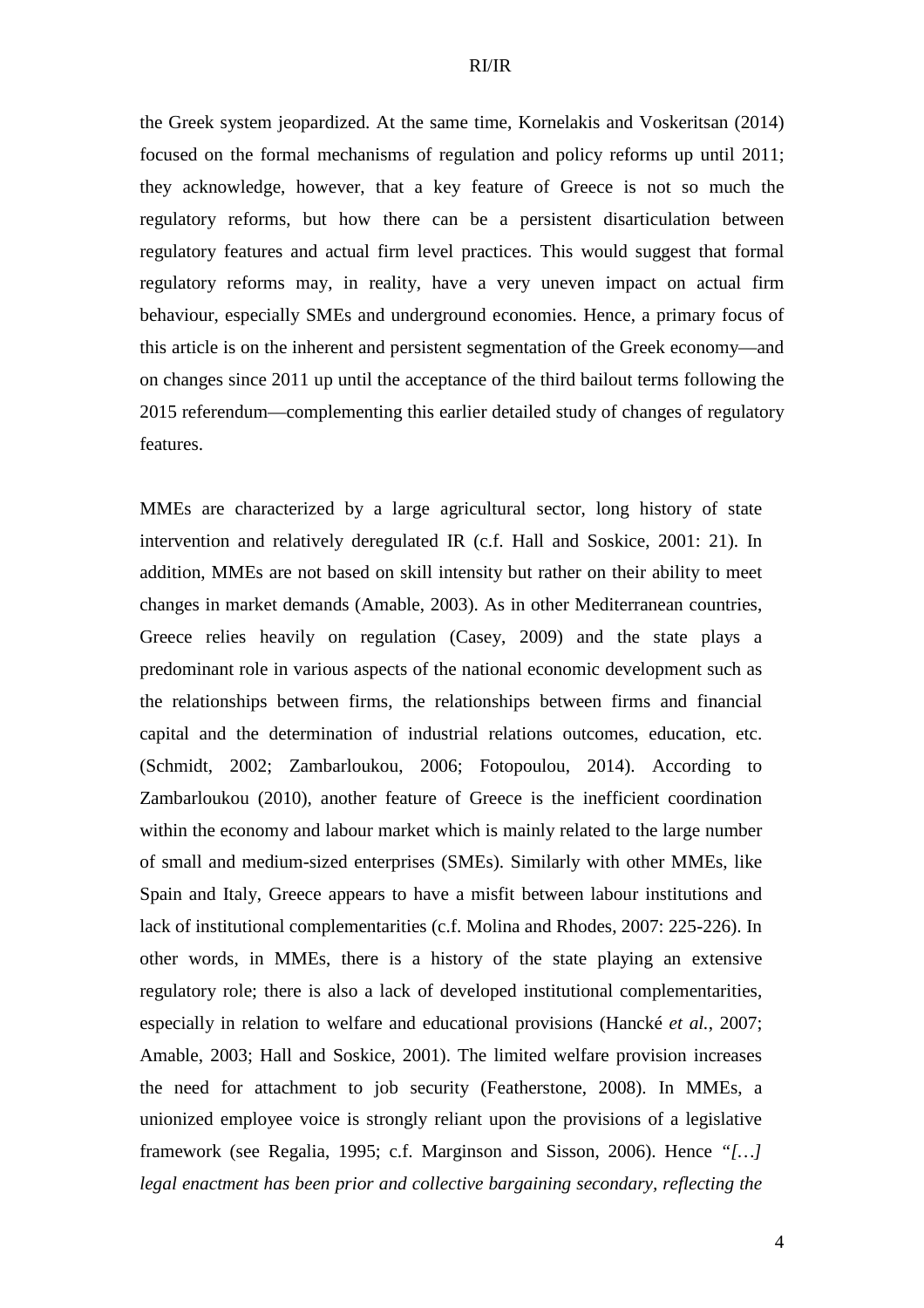*pervasive role of the state in economic and social affairs […]*" (Marginson and Sisson, 2006: 43).

Whilst the MME categorization is a very broad one, there is little doubt that the Greek economy has all these features, albeit sometimes in an exaggerated form (c.f. Psychogios *et al.*, 2010; Psychogios and Wood, 2010). This has led some writers to suggest that it is somewhat hard to categorize economies such as Greece that appear to be shifting towards a "defamiliarized" and more liberal model (Kornelakis and Voskeritsan, 2014). This argument is also supported by recent work in the comparative institutional tradition that has highlighted the extent to which institutions are not always as closely coupled as commonly presumed (Lane and Wood, 2009) nor is the coverage of national institutions necessarily complete (*ibid.*). In this respect, within any national context, there are areas of economic activity and social groupings that may become decoupled from dominant ways of doing things nationally. There are two forms of such decoupling which may be assumed.

The first is that whilst there is an inevitable clustering of institutions at the national level, regional and sectoral institutions may make for alternative sets of complementarities (*ibid.*). A cluster of firms—or even, a single large firm—may create alternative sets of local institutions (Crouch *et al.*, 2009: 672). Firms may opt away from the dominant national paradigm, orientating themselves towards regional or sectoral specific structures (*ibid.*). Such a process may be aimed at either compensating for national systemic "pathologies" or an attempt to build on regional strengths (Sorge, 2005: 245).

A second process is institutional drift, whereby regions or social groupings become partially decoupled not so much as a conscious remedy for institutional failings at the national level, but because dominant interests gradually marginalize or discard those interests and groupings that are seen irrelevant to their own accumulation (Jessop, 2012). In turn, players may seek to at least partially exit from the system because the burdens imposed (i.e., the taxes or formal employment regulation) appear greater than the benefits of participation.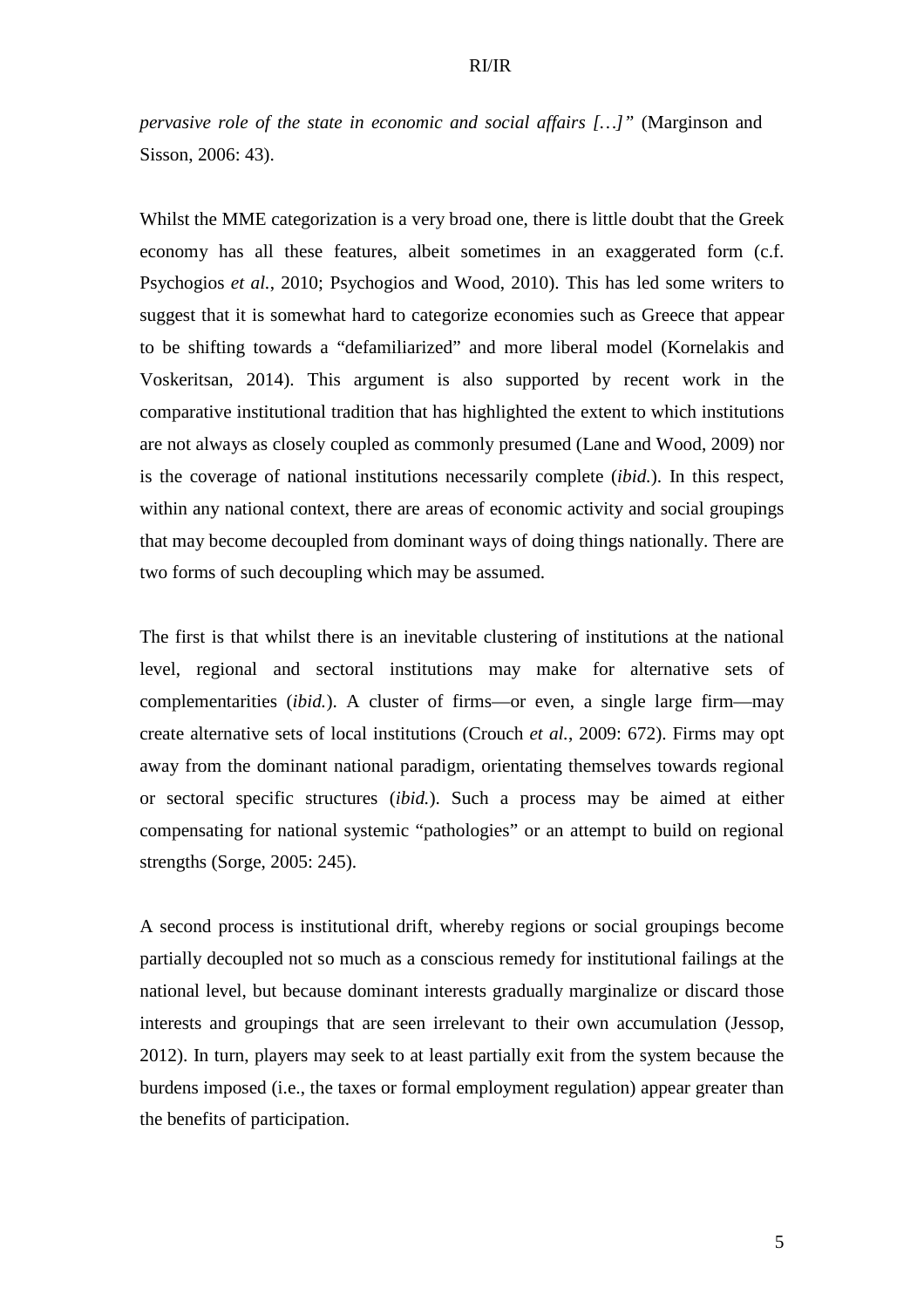From a social system of production starting point, Amable (2003) argues that what he terms as the Mediterranean model is neither temporary nor transitional, but may persist and evolve on distinct lines. Such countries have some advantages in labour intensive industries sensitive to wage costs, such as textiles and rubber products (Amable, 2003: 205; c.f. Kyrgidou and Spyropoulou 2013); whilst many emerging markets may have even lower costs, they lack the market access Mediterranean enjoy as members of the EU. Whilst the hands-off employment policies, and low investment in vocational training, that characterize them is rather akin to LMEs (Amable, 2003: 140), in Mediterranean economies, this is combined with more regulated product markets, a tradition of higher levels of state command and control regulation, and with their associated administrative and regulatory burdens (Amable 2003: 120).

Schmidt (2002) provides an alternative—but broadly similar typology—that of 'Stateinfluenced Market Economies' (Schmidt, 2007), which, devotes more attention to industrial relations issues. In State-influenced Market Economies, inter-firm and employment relationships are characterized by high levels of state mediation, but also adversarialism as was the case in Greece, at least until the onset of the 2008 crisis (Featherstone, 2008). Jessop (2012) argues that, whilst national specificities persist, at particular moments, a set of ideologies and practices may attain eco-systemic dominance; currently, this is neo-liberalism, and hence, any changes in the Greek system in response to crisis are likely to be in this direction.

Featherstone (2011) argues that successive Greek governments had failed to deal with structural problems of competitiveness, and gross imbalances in both investment and trade, making the economy highly vulnerable to external shocks. The 2008 economic crisis resulted in the country being placed under an unprecedented degree of "external monitoring and policing" by the International Financial Institutions and the EU (Featherstone, 2011: 193) arguably on a more thorough level than other crisis-ridden EU states. In turn, the imposition of these measures raise questions of state legitimacy and governability which may have unforeseen future consequences (Featherstone, 2011).

## **Elite Composition and the Greek Crisis**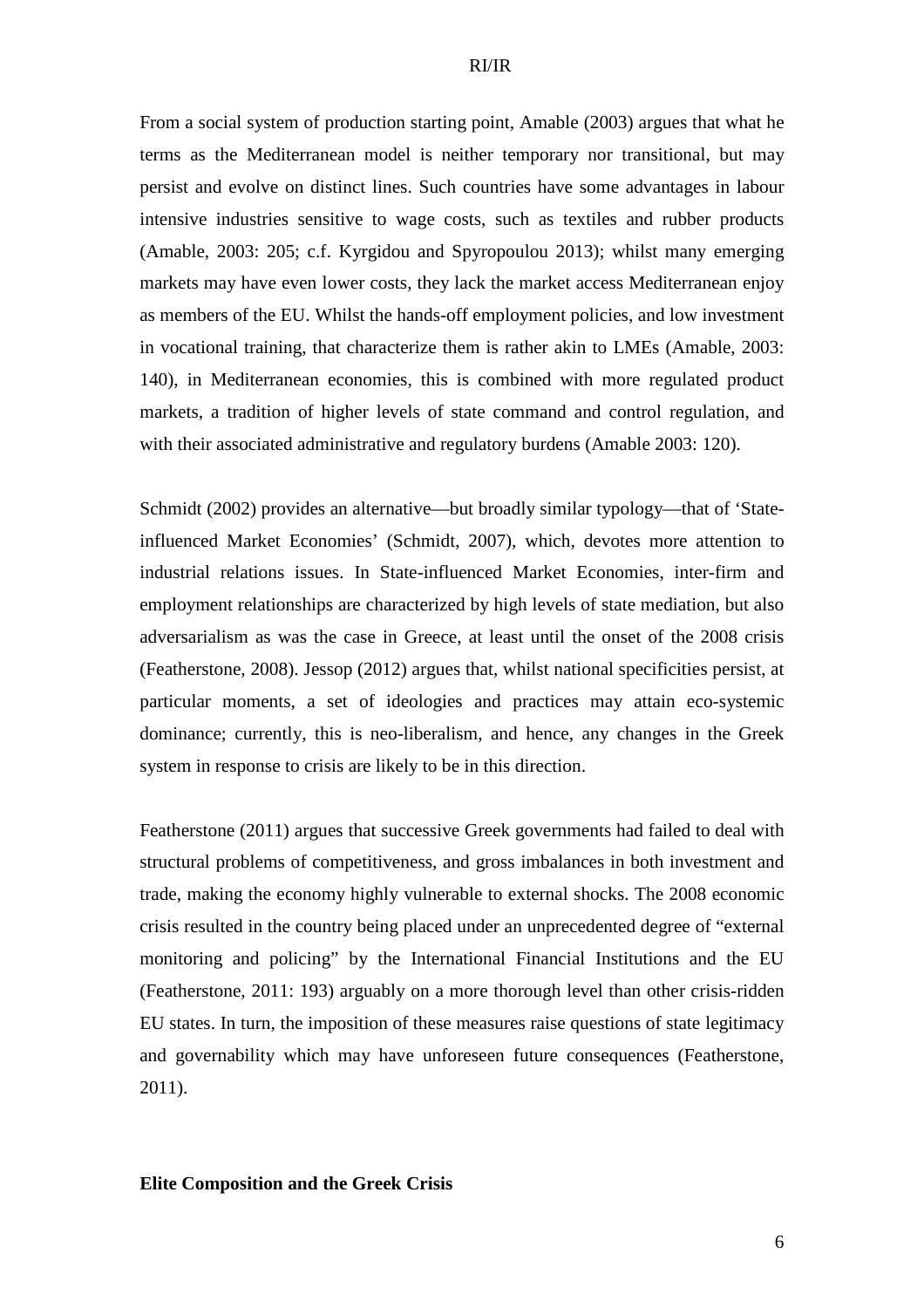Indeed, the scale of the crisis, which was even worse than those suffered by Spain, Portugal and Ireland might suggest that Greece is a rather extreme case. On the one hand, it could be argued that Greece's large underground economy and institutional complexities suggest that it has more in common with the transitional economies of the Balkan countries than more developed Mediterranean economies (Antonopoulos, 2008; Psychogios and Szamosi, 2007). On the other hand, Greece is distinct from both other MMEs and the other Balkan states by the structural nature of its crisis. One of the most remarkable aspects of the present condition has been the haste with which the blame for banking sector misconduct has been glibly shifted onto the state: crises which, in Ireland, Spain and Italy, started in the banking sector have been swiftly and carelessly labelled as sovereign wealth crises, despite the fact that the latter were commonly caused by hasty bank bailouts. In contrast, and uniquely, the Greek crisis is, to a large extent, a genuine sovereign wealth one.

As Dunne *et al.* (2001) note, for many years, owing to antipathy to Turkey, Greece has borne extraordinarily high levels of defence spending; easy credit was extended by West European banks at the prompting of their governments in order to bolster their domestic arms industries. Such spending was very much higher as a proportion of GDP than other NATO and EU states; at the end of the Cold War, most countries cut back on arms spending, but in the case of Greece it actually increased leading, in turn, to extremely high levels of government debt (Kollias *et al.*, 2004). According to World Bank (2014) data, prior to 2008 Greece was spending 2.7% of GDP on military spending which increased to 3.0% and 3.2% in 2008-2009 respectively; in 2012 and 2013 these were 2.4% and 2.5% respectively. In contrast, Italy and Spain have maintained 2% and 1% respectively for the last 10 years while Italy has dropped from 1.8% to about 1.5% of GDP.

As Lynn (2010: 118) notes, a large amount of such debt was "systematically concealed in the interests of national security"; this 'fiddle' meant that Greece's debt situation was very much worse than initially anticipated, making for particularly painful adjustments. Moreover, an excessive investment on defence has crowded out investment in other areas, worsening structural distortions in the Greek economy, and, thus, indirectly contributed to the unbalanced nature of the labour market (c.f. Kollias and Paleologou, 2010). The partially concealed nature of defence spending has further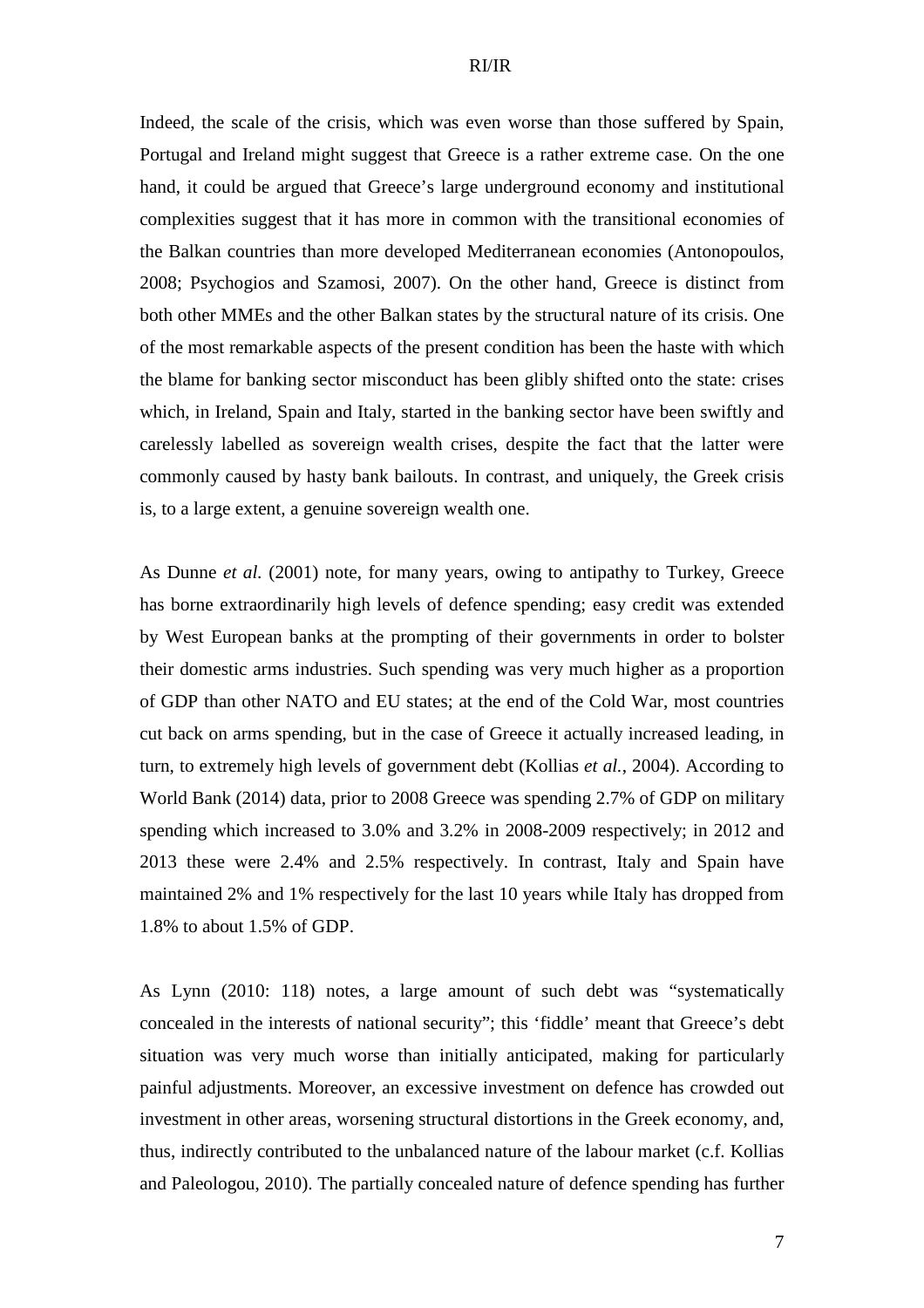created ample opportunities for corruption, which may spill over into other areas of the economy; there is much evidence that high military spending worsens corruption (Gupta *et al*., 2001). Ironically, despite it having helped cause the Greek crisis, spending on the Greek military has not been curtailed to the same extent as other areas of the public sector (Drakoularakos, 2014); indeed, defence spending on equipment remains opaque (Dempsey, 2013), providing a fertile avenue for corruption, and degrading economic life at large. Priestland (2012) argues that elites are typically composed of three factions: militarists; merchant/capitalists; and savants. Only when the former two are discredited do the latter attain predominance, and enact policies that entail genuine social compromises. Whilst there is little doubt that capitalist elites and the solutions they have promulgated are now largely discredited with a large component of the Greek electorate, the militarists retain considerable political influence and clout, whilst weaker governmental regulatory capabilities make it harder to reign in less responsible economic interests.

## **The Role of Enterprises in the Greek IR System**

 $\overline{a}$ 

In common with other MMEs, there is a pronounced dualism of labour markets and welfare institutions (Zambarloukou, 2010), where a large number of Small & Medium Enterprises  $(SMEs)^1$  exist (i.e., in the Greek case nearly two-thirds of total employment (c.f. Mulhern, 1995 and Kritsantonis, 1998). Most firms are family owned and managed by their founders or by small proprietors (Galanaki and Papalexandris, 2005; Mihail and Elefterie, 2006; Vouzas, 2004) and the ownership structure allows for the concentration of power and control within a few large holders (Vasiliou and Daskalakis, 2009). According to Amable (2003), in contrast with the Continental European model which emphasizes social protection, the Mediterranean model is based on employment protection. Nevertheless, employment protection legislation is in formal terms one of the strictest across the OECD countries (OECD 2007, 2008 and 2009; c.f. Kretsos, 2011a: 458 and 2011b: 265), enforcement is generally inconsistent, incoherent and ineffective (Mihail, 2003; Psychogios *et al.*, 2010; Psychogios and Wood, 2010; Zambarloukou, 2007 and 2010). Indeed, the violation of labour law is considered an 'endemic phenomenon' for the majority of

<sup>&</sup>lt;sup>1</sup> This study follows the definition of SMEs adopted by the European Commission (2003/361/EC). In particular, it distinguishes Medium-sized companies (<250 Employees and 50m Turnover), Small companies (<50 Employees and 10m Turnover) and Micro companies (<10 Employees and 2m Turnover).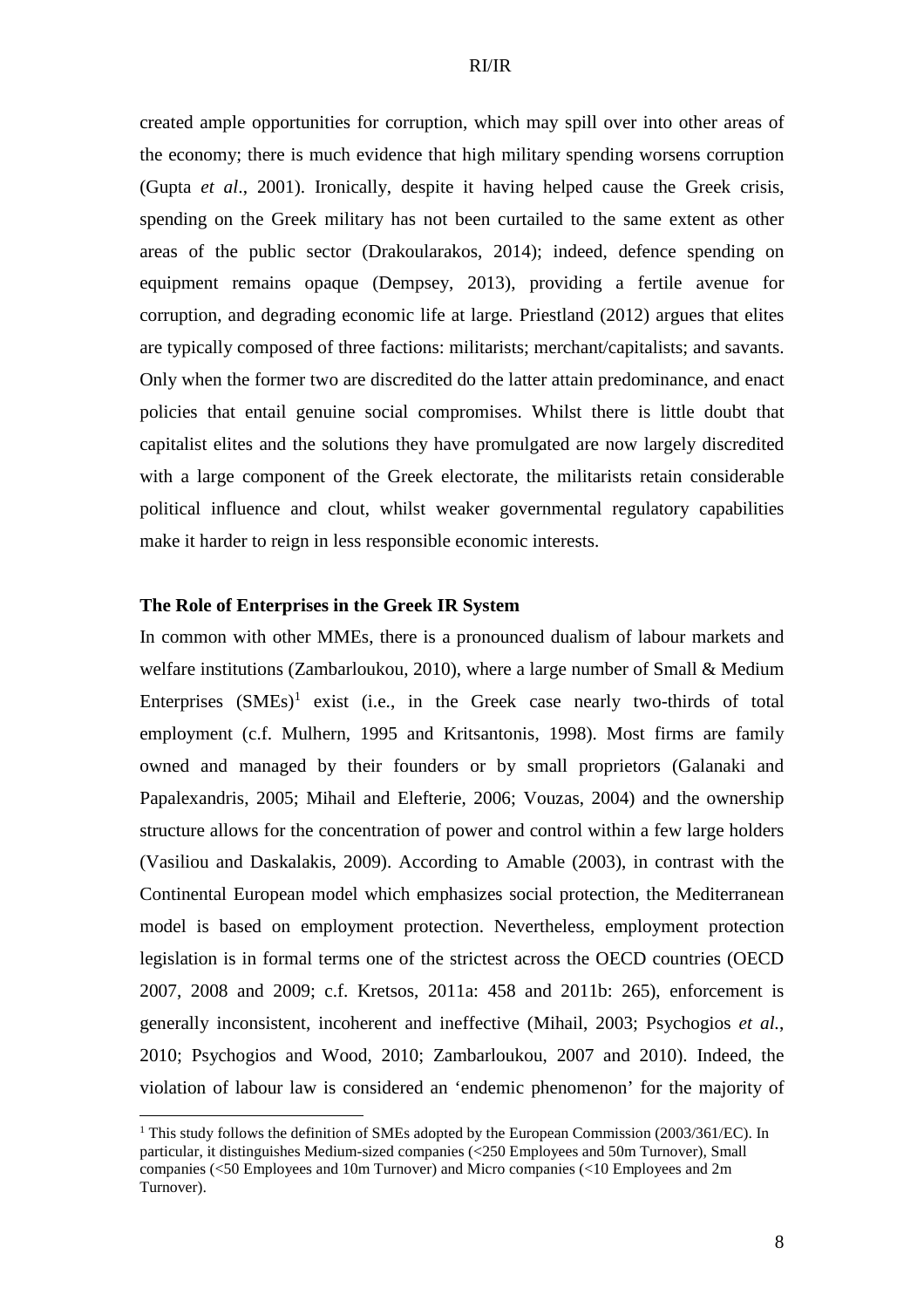enterprises in the private services sector (Kretsos, 2004; c.f. Kretsos, 2011b: 276). Where unions are absent, rights are particularly weak (Zambarloukou, 2007 and 2010) and in particular for SMEs (Mihail, 2004: 550). In any event, firms with less than 20 employees (97% of Greek firms) are not obliged to recognize unions representative of their workforce (Kouzis, 2007; Kretsos, 2011b; Matsaganis, 2007). Indeed, it has been argued that worker rights are more precarious in Greece than in other MMEs (Mihail, 2003; c.f. Psychogios and Wood, 2010).

It is widely noted that many Greek SMEs hire and pay employees in the form of undeclared work (Kretsos, 2004; Kouzis, 2009), evade taxation (Kapsalis, 2007; Kouzis, 2007; Psychogios and Wood, 2010), and generally ignore labour law legislations (Mihail, 2004), even if they are formally constituted enterprises. In contrast, large enterprises are highly regulated, and heavily unionized and since the onset of the crisis, many have engaged in large-scale job shedding (Hyman, 2010). After the agreement to the last bailout, the present Greek left government "committed" to 50€ billion in the sale or winding down of state owned assets (*The Guardian*, 2015; Reuters, 2015). This means that the more regulated component of the Greek economy (bar the military complex and allied firms) is likely to shrink with the unregulated component assuming greater importance.

## **Towards the Liberalization of Industrial Relations**

## *Labour Market Deregulation*

In 2010 in collaboration with the European Union (EU), the International Monetary Fund (IMF) signed the Memorandum of Economic and Fiscal Policies (MoF-*Law 3845*/2010a,b), starting a process of labour market deregulation, since the structure of the Greek labour market was the major barrier for growth of the Greek economy (Koukiadaki and Kretsos, 2012). In this respect, the target was a drastic reduction of labour costs and deregulation and liberalization. Various significant aspects of Greek labour law have been revised with major consequences both for the role of the state and the actors of the IR system (Koukiadaki and Kretsos, 2012). The labour law reform has been designed to address both the results of the international financial crisis and Greece's own fiscal problems. In addition, the austerity measures of previous Greek governments, as imposed by the IMF and EU, have instituted significant and dramatic changes in employment policy. More specifically,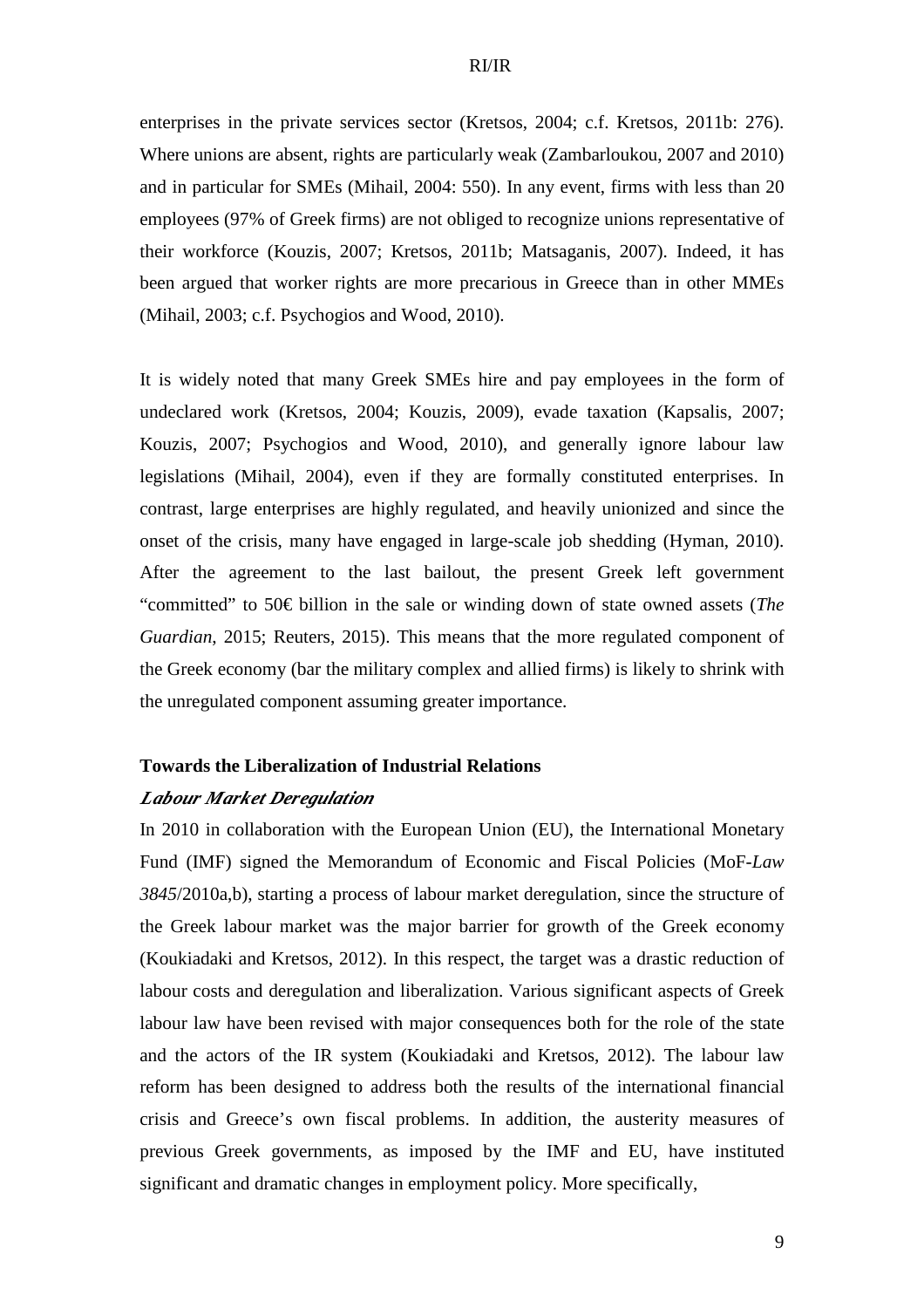*"[…]the measures proclaimed by the initial and consequent bailout agreements stipulated among others wage cuts, pay freezes, massive dismissals in the public sector, restructuring of public enterprises, lower minimum wages for young workers and increase in retirement age […]"* Kretsos (2011b: 268).

The new employment relations challenge the coverage of existing collective agreements. The reforms seek to promote the decentralization of collective bargaining (Kretsos, 2011b: 268). Collective agreements were substituted with individual or firm-specific contracts (*Law 4024*/2012). At the same time, the structural program adopted in February 2012 (*Law 4046*/2012) replaced the possibility of indefinite collective agreements between 1 and 3 years (Dedoussopoulos *et al*., 2013). Moreover, the law on redundancies became less strict by lowering the level of severance pay and by giving the opportunity to employers to give half of the severance pay to employees so long as they provided a written warning a few months earlier (ranging from two to six months depending on the number of working years with the current employer). The minimum wage experienced a 22% cut for employees over 25 years of age and 32% for those under 25 (Matsaganis, 2012). Finally, there was a suspension of bonuses from public sector employees and wage freezes (European Commission, 2015). These reforms mostly affected those with "good" jobs at larger organizations: non-unionized employees are not practically covered by any sort of union-based collective agreement (Kokkaliari, 2010a; Kretsos, 2011b).

## *Working Conditions*

The employment laws (e.g., 3845/2010, 3863/2010, 4039/2012 and 4152/2012) also changed the regulation of working time, moving away from the standard level of eight hours hitherto promoted. Additional remuneration rates for overtime have also been cut. The working week has been extended from five to six days for private and public workers, without an additional wage increase, job cuts seem to have also led to work intensification with longer hours in many services for remaining public sector employees while overtime rates have been reduced (European Commission, 2015). It is a widespread view amongst trade union officials that the new legislative context allows *"the employers to unilaterally define and adjust the number of working hours"* (Kokkaliari, 2010a: 34). It also became easier for employers to make use of temporary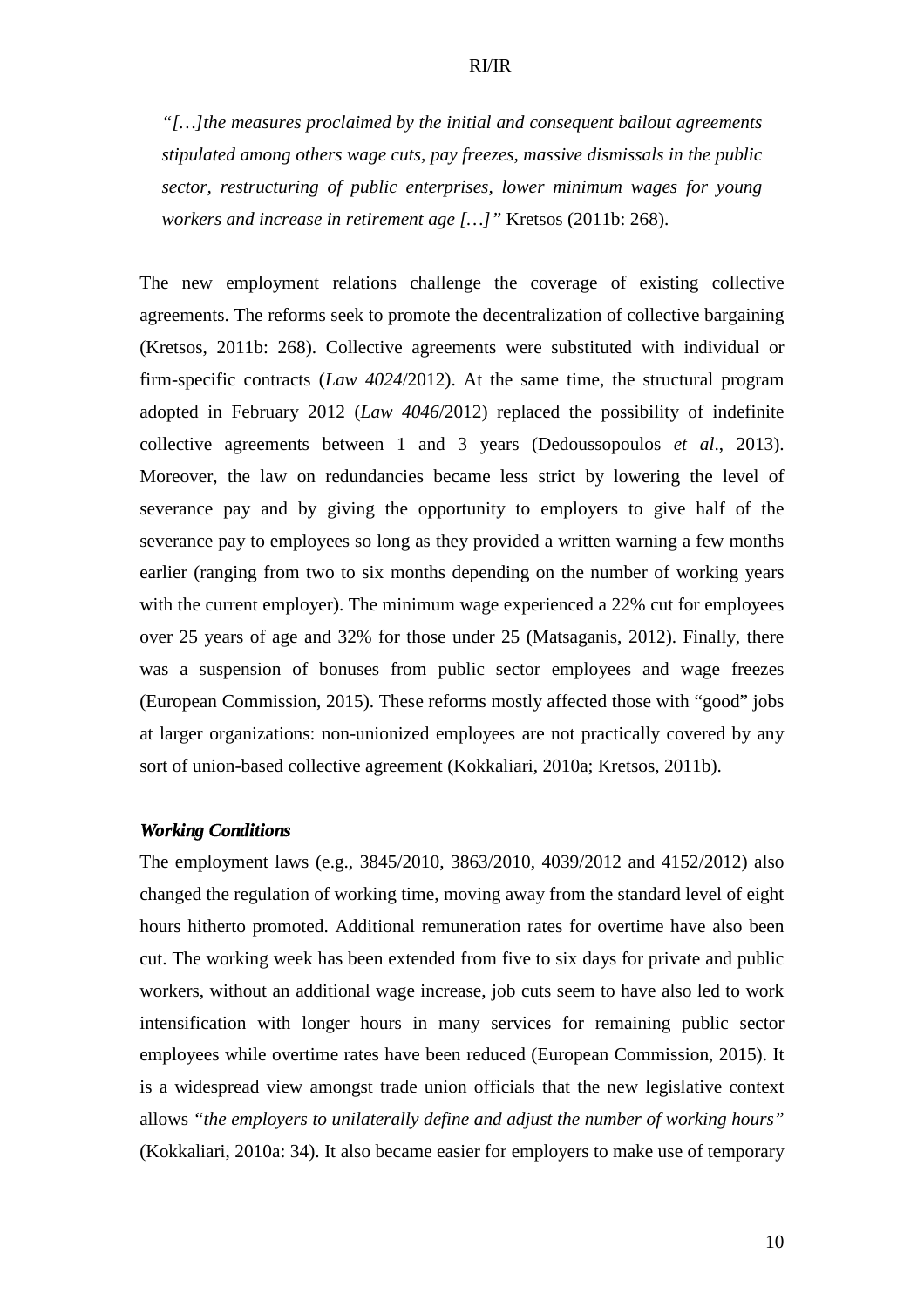or part-time workers, whilst the provisional period of a probationary employment was extended.

## *The Changing Role of Mediation and Arbitration*

One of the most critical and challenging issues is the future role of the OMED. As has been noted in the past, it played a significant role in advancing worker rights. Its reputation as being 'worker friendly' has been diluted under the new law (i.e., 3899/2010). The latter significantly reduces the scope of the arbitration procedure at the expense of employees, whilst *Law 4093*/2012 makes the whole procedure simpler and faster for the benefit of the employer. In particular, only issues related to salaries and remuneration per hour can now be included within the remit of the arbitration process, whereas other terms and conditions (e.g., bonuses, compensation rates, and other benefits) that were typically part of this process are now excluded (INE/GSEE-ADEDY, 2010: 299-300).

## *Collective Redundancies and Job Losses*

New employment legislation allows greater flexibility in favour of the employers with regard to redundancies and compensation rates by changing the rules of collective dismissals (c.f. Kretsos, 2011b). More specifically, the compensation rate has been reduced up to 50% as soon as the employer gives advanced notice. Henceforth, according to the recent labour law reform, the period of notice is: a- one month for those that are employed from 2 months to 10 years; b- two months for those that are employed at least 10 years; c- three months for those that are employed at least 15 years; d- four months for those that are employed at least 20 years; and e- six months for those that are employed more than 20 years (Kokkaliari, 2010b: 4). In addition, according to the new employment law, organizations with at least 150 employees can dismiss up to 5% of the workforce and no more than 30 employees, whereas before the enactment of the legislation the corresponding quota was 2% (maximum limit) (Kokkaliari, 2010b).

## **Rethinking Greek Capitalism**

Greece currently is moving between two major groups of institutional drivers through which its capitalistic system can be understood. The first group is related to the traditional institutional logics of the system, namely the underground economy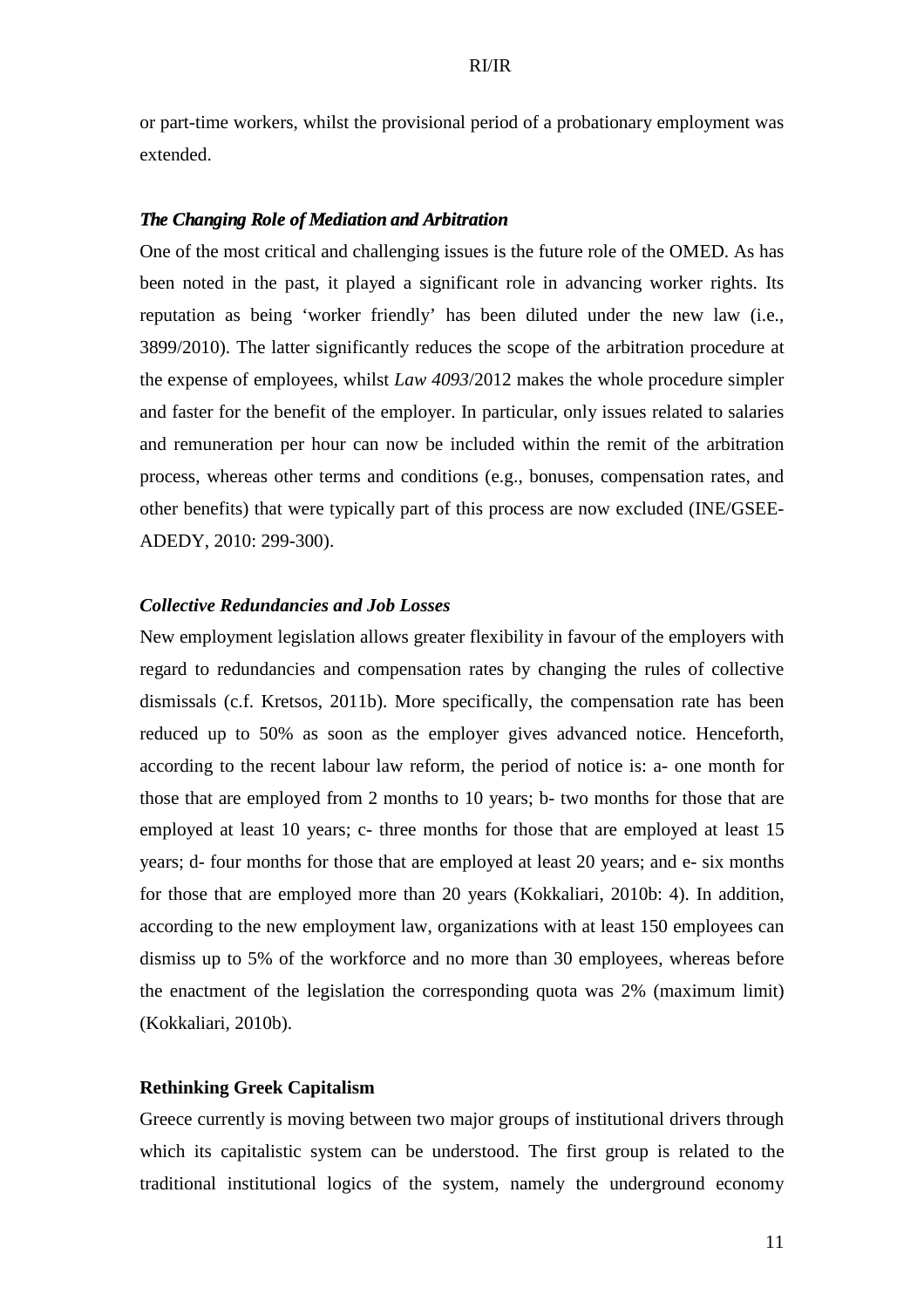(Katsios, 2006); the predominance of SMEs (Mulhern, 1995;Kritsantonis, 1998; Psychogios and Wood, 2010) that mainly operate on a national rather than international level (Kornelakis and Voskeristian, 2014); the adoption of informal management and organizational practices (Psychogios and Szamosi, 2007), and the poor capabilities of the state (Psychogios *et al.*, 2008). The second group is related to the imposed institutional changes, attempting to respond to the crisis and make the system more liberalized (Kyrgidou and Spyropoulou, 2013; Koukiadaki and Kretsos, 2012). These two seem to have created a context of institutional complexity that can decouple action from structure in terms of adopting more liberalized IR practices. For example, changes in the IR system have been targeted at liberalizing Greek capitalism. These changes can be understood in the following phases.

In the initial phase (May 2010 to December 2010) of IR reform, changes in the individual labour law and the collective bargaining process were introduced. In the second (December 2010-October 2011), further legislation was introduced (*Law 3899*/2010) that established the mediation and arbitration process of collective bargaining (Voskeritsian and Kornelakis 2011). From October 2011 to June 2012, collective bargaining had been further decentralized reaching the level of companies and industries (*Law 4024*/2011); this triggered more social and political resistance (European Commission, 2014). From June 2012 until December 2014 there was another change in the IR system. During this period, the second memorandum was ratified and more legislation emerged targeting to liberalize the IR system (*Law 4046*/2012; 4152/2012). This phase was characterized by a stabilization of the system which the European Commission (2014) indicated that substantive implementation had occurred, goals were generally being met, and wages were in better alignment with productivity and costs; however, phase four came to a dramatic 'halt' with the January 2015 election of a left government and the introduction of dramatic turbulence back into the system (*Financial Times*, 2015) – termed Phase Five. It brought in legislation that sought to halt austerity (Bird, 2015). It can be argued that these waves of reforms had the consequences of weakening the position of those firms most closely engaged with formal institutional arrangements, leaving the large informal sector, the offshore activities of the "unpatriotic" capitalist elite (periodic promises of tax crackdowns notwithstanding) and the machinations of the militarists largely unscathed. The Greek system cannot, however, be dismissed as dysfunctional: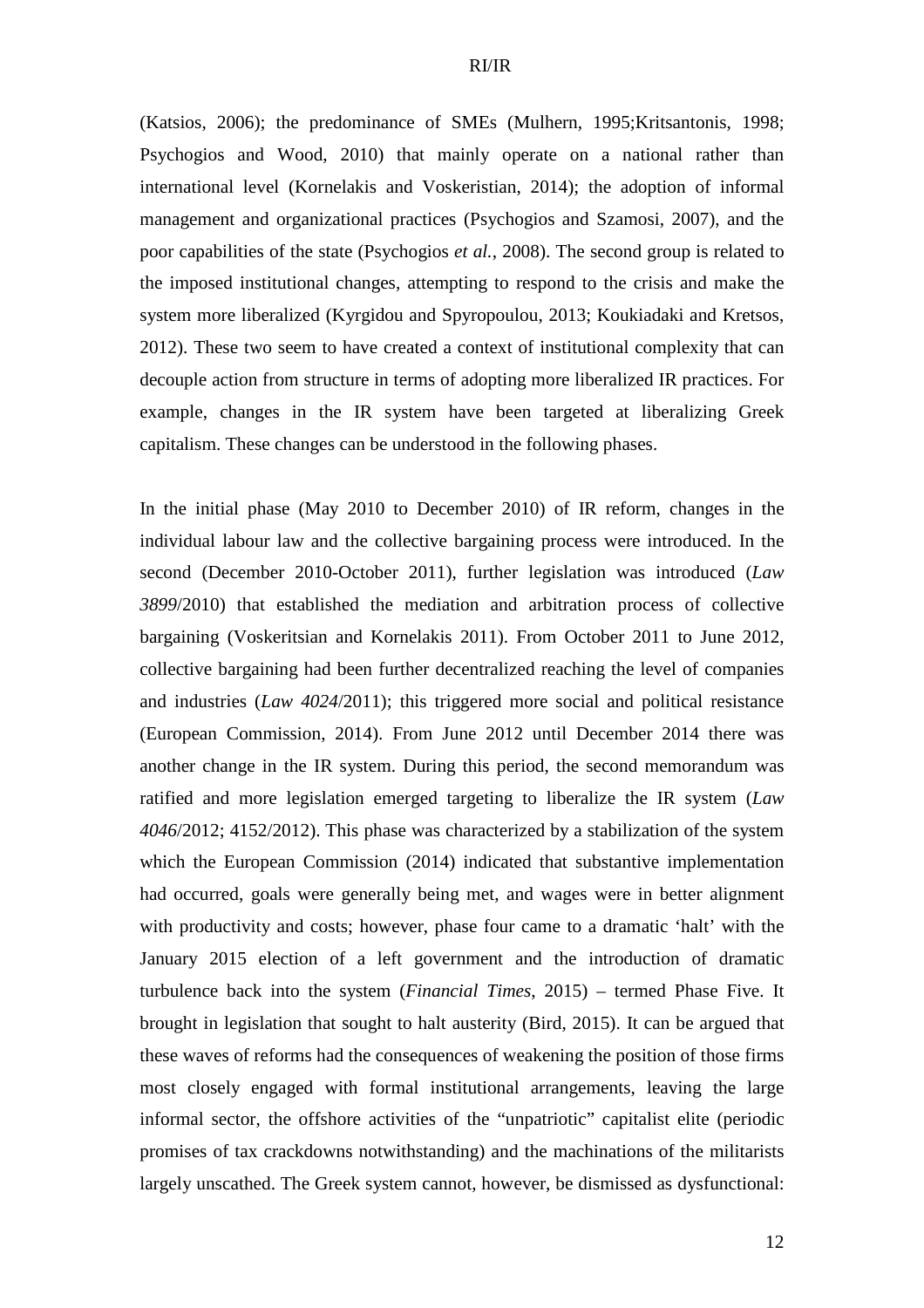clearly, it continues to work quite well for certain economic interests, even if the reforms have left most workers worse off, and enhanced occupational and job insecurity.

Although it has often been argued that neo-liberal interests welcome such periods of "creative destruction" in that they open the opportunity for the permanent destruction of structures that might mediate markets and facilitate the capture of resources by a new entrepreneurial class (invariably oligarchs) (Klein, 2007), such processes can, in some circumstances, leave existing elites completely discredited, and open opportunities for new political actors or movements. Whilst the latter are not invariably progressive, there is a growing number of examples (mostly in Latin America), where reckless liberalization has led to the ascendency of the radical left. At the time of writing, it is unclear whether the current Left Government will be able to realize its agenda, and, in any event, there seems little sign of a speedy resolution to Greece's structural challenges.

Hence, whilst it has widely been argued that all countries are to a lesser or greater extent liberalizing (Streeck, 2011), Greece is being pulled in two distinct directions, reflecting both the durable strength of key interest groupings who have little interest in better institutions and external pressures to liberalization on the one hand, and political counter-movements on the other hand. Although the military elite should bear a significant proportion of the blame for the Greek crisis, they continue to commandeer a disproportionate amount of state resources, whilst corruption surrounding defence spending does little to promote transparency elsewhere across the economy. Meanwhile, the capitalist elite are distinguished by their tendency to evade fiscal responsibility, again, a long legacy of a weak and at times, repressive, state tradition (Close, 2014); nowhere is this better evidenced than the Greek-owned merchant marine, one of the largest in the world, but largely flagged abroad in regulatory and tax havens. In turn, this makes it very difficult for even a progressive Greek government to promote social compromise, and to promote greater responsibility and engagement with the system among smaller economic players.Hence, liberalization has done little to erode systemic dualism, other than further weakening the position of those firms more closely engaged with, and who have built their competitiveness on, existing institutional arrangements.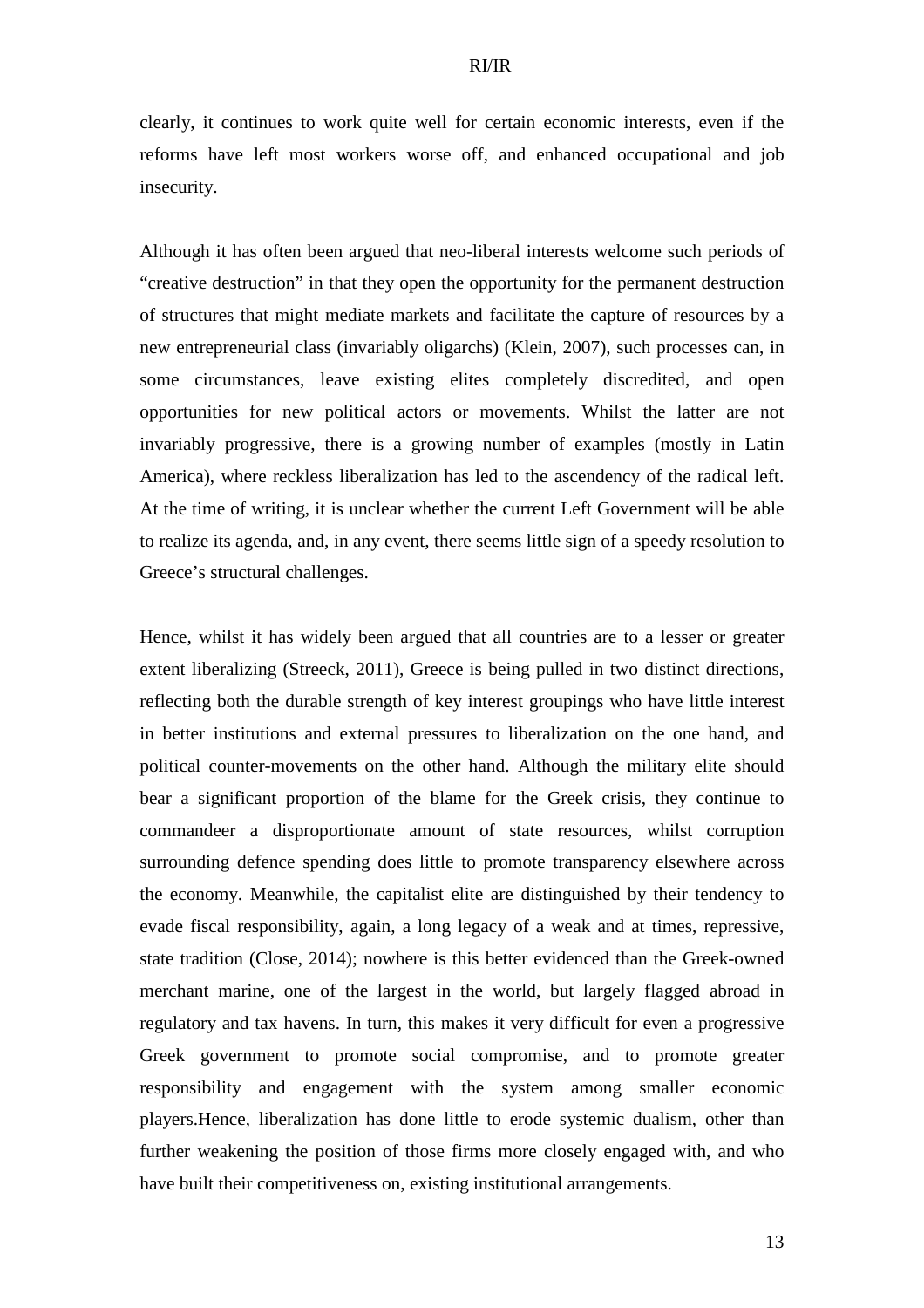But, how can the Greek system work better? Kornelakis and Voskeristian (2014) suggest that if the imposed institutional changes do not take account of the traditional institutional logics, they will fail: the whole effort of deregulating the IR system, intended to make the Greek business environment more attractive for foreign direct investments, will be of limited to no importance. In other words, there needs to be more thought as to what was the basis of competitiveness of those Greek and foreign firms that benefitted from existing institutional arrangements, and who provided "good" jobs for their workers, and how this can be preserved during a period of reform. Yet, it can be argued that a limitation of institutional theories is a tendency to focus on the gap between the present and the desirable, with only limited attention being accorded to how they may be bridged. Greece may be impelled in one direction by a progressive movement from below, but it is driven in another by external pressures, and, at home, by militarists and "unpatriotic" elites, who have little interest in stronger regulation, and who may well be served by weaker governmental capabilities.

## **Conclusions**

In theoretical terms, this paper highlights the need to take account of the composition of elites in understanding both institutional path dependence and change, and the uneven and partial nature of what constitutes institutional functionality: systems that may appear in many respects dysfunctional may work rather well for specific economic interests. Indeed, it can be argued that institutional arrangements invariably incorporate some or other functionalities for particular sets of actors, or they would not emerge or persist at all. Although Greece has much in common with other MMEs, and indeed surrounding Balkan states, what sets Greece apart (with the possible exceptions of Serbia and Kosovo) is the disproportionate funnelling of state resources to the military, not only making for a genuine sovereign wealth crisis (as adverse to a bank inflicted one), but also less state spending in other areas, a crowding out of investment, as well as additional opportunities for corruption. In turn, this has reinforced the dualism in the economy. Whilst there has been a tendency to view states as retreating in the face of markets, in Greece the situation is more complicated. For example, Greek governments have persistently committed to excessive defence spending that has consistently outstripped resource capabilities, worsened by Western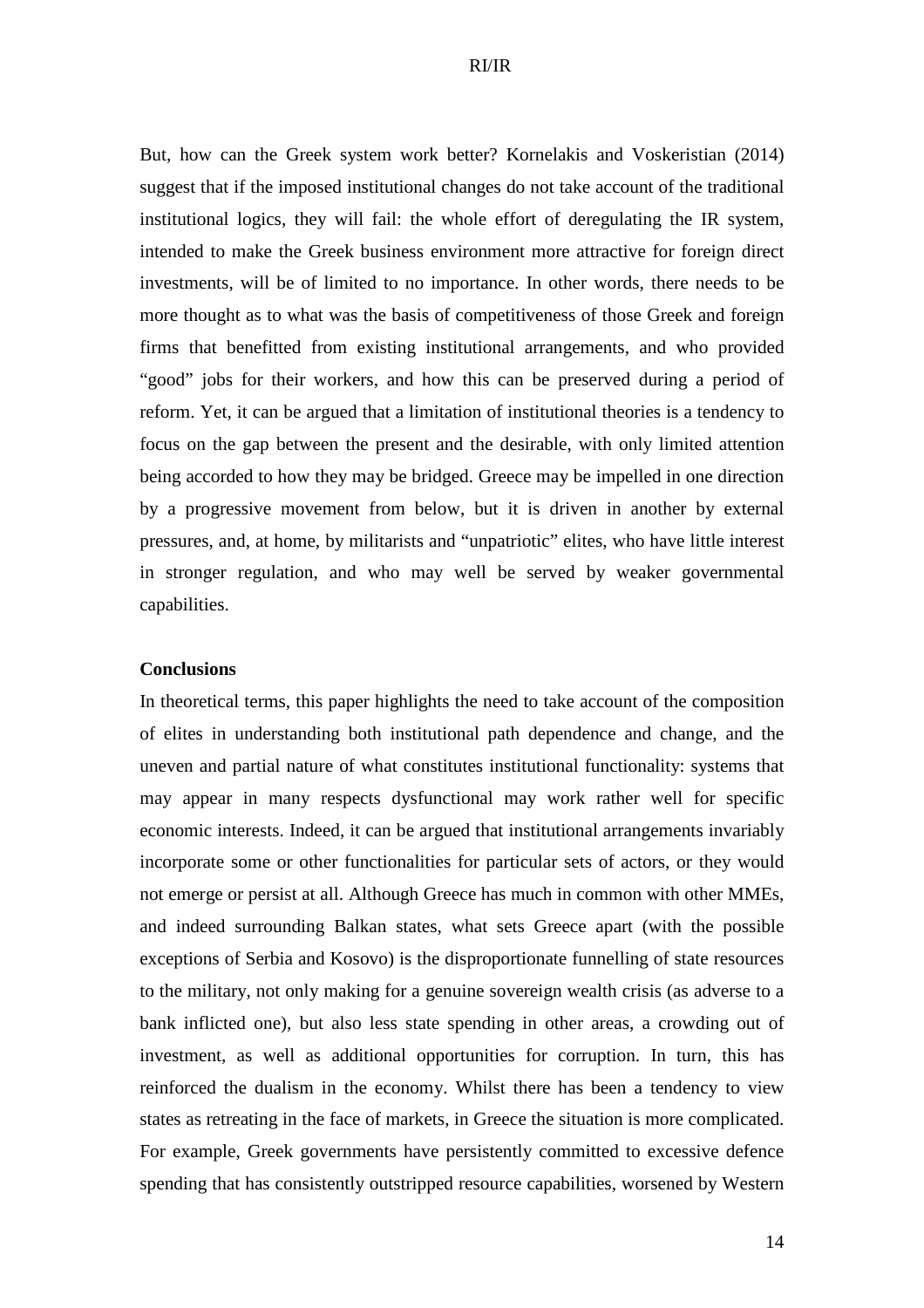European governments who encouraged their banks to extend easy credit to the Greek state to bolster up their arms exports. Although with the latest agreement this has been addressed somewhat (*Wall Street Journal*, 2015) it is still disproportionate. This is a further example of why the Greek case is a unique one that cannot be easily categorized as a 'dysfunctional' liberal market economy (Della Sala, 2008; Kornelakis and Voskeristian, 2014) or MME (Amable, 2003) that is characterized by an inevitable retreat from statism.

There is little doubt that present Greek institutions are both weak and dysfunctional in terms of regulating labour markets, and, indeed, for securing viable and sustainable growth, even if they continue to work quite well in meeting the interests of both militarists and "unpatriotic" economic elite; indeed, reduced governmental capabilities make it inevitably more difficult to hold the latter to account. A long period of institutional drift caused by this type of capitalism, as local dominant elites battle to amend the system in order to cope with long term shifts in the capitalist economy, may result in such elites narrowing their focus on to their own immediate concerns which can easily be accommodated through liberalization of large areas of the economy, a process that Jessop (2011) argues is characteristic of the global neoliberal ecosystem. In short, smaller and more marginal players may both be pushed further out of the system (either through benign neglect or systematic exclusion) and actively choose to withdraw. This vests the organized labour and other civil society associations with great historic importance. In the absence of coherent policy alternatives, the role of trade unions is likely to remain defensive, mounting desperate rear-guard actions in order to shore up a decaying existing order. Whilst this vests national politics with great importance, it is as yet unclear if the current (2015) Greek government will be able to ameliorate external pressures and solve the problem of Greece's elite.

## **Acknowledgement**

The authors are indebted to the insightful comments and insights of the anonymous referees.

## **References**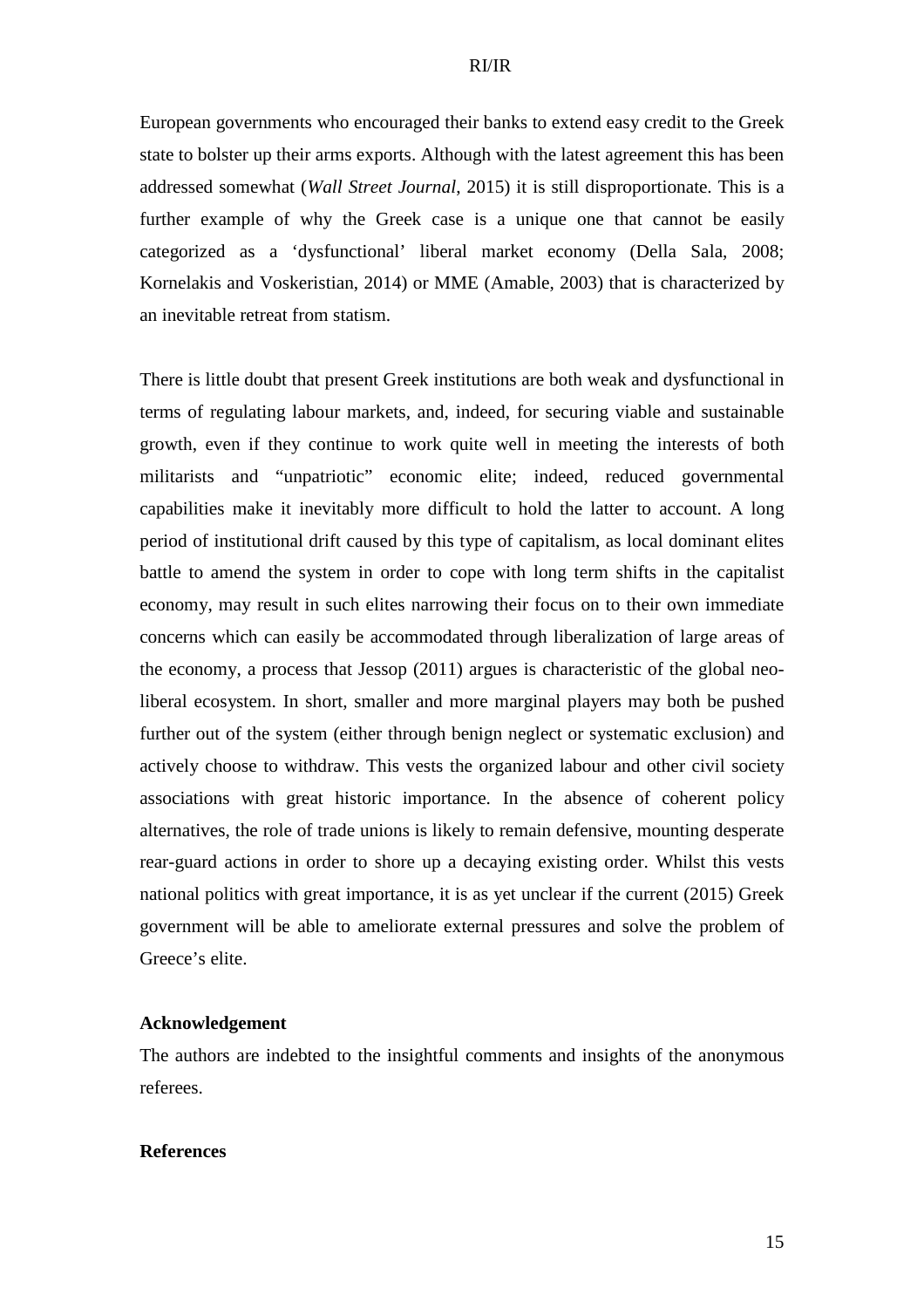Amable, Bruno. 2003. *The Diversity of Modern Capitalism*. Oxford: Oxford University Press.

Antonopoulos, Georgios A. 2008. "The Balkans as a Laboratory (for the Study) of Organized Crime". *Trends in Organized Crime*, 11 (4), 315-325.

Bird, Mike. 2015. "Greece Blinked and its Past 6 Months Have been a Waste." Busi*ness Insider*. July 10, 2015.

Casey, Terrence. 2009. "Mapping Stability and Change in Advanced Capitalisms." *Comparative European Politics*, 7 (2), 255-278.

Close, David H. 2014. *Greece Since 1945: Politics, Economy and Society*. London: Routledge.

Crouch, Colin, Martin Schröder and Helmut Voelzkow. 2009. "Regional and Sectoral Varieties of Capitalism". *Economy and Society*, 38 (4), 654-678.

Della Sala, Vincent. 2008. "The Italian Model of Capitalism: On the Road between Globalization and Europeanization?" *Journal of European Public Policy*, 11 (6), 1041-1057.

Dempsey, Judy. 2013. "Military in Greece is Spared Cuts", *New York Times*, 7 January 2013. http://www.nytimes.com/2013/01/08/World/Europe/08iht-Letter08.Html? $R=0$ .

Dedoussopoulos, Apostolos, Valia Aranitou, Franciscos Koutentakis and Marina Maropoulou. (2013). *Assessing the Impact of the Memoranda on Greek Labour Market and Labour Relations.* (No. 483774). International Labour Organization.

Drakoularakos, Stavros I. 2014. "Financial Crisis and Defence Cuts: The View from Greece", *Security Observer*, 29 January 2014. http://Securityobserver.Org/Financial-Crisis-and-Defence-Cuts-The-View-From-Greece/.

Dunne, Paul, Eftychia Nikolaidou and Dimitrios Vougas. 2011. "Defence Spending and Economic Growth: A Causal Analysis for Greece and Turkey", *Defence and Peace Economics*, 21 (1), 5-26.

European Commission. 2003. (/361/EC). "Commission Recommendation Of 6 May 2003 Concerning the Definition of Micro, Small and Medium-Sized Enterprises." Notified under *Document Number C(2003), 1422*.

European Commission. 2014. *Second Economic Adjustment Program for Greece*: *4 th Review*. April. Directorate-General for Economic and Financial Affairs: Brussels.

European Commission. 2015. *Industrial Relations in Europe 2014*. Directorate-General for Employment, Social Affairs and Inclusion: Brussels.

Featherstone, Kevin. 2008. "Varieties of Capitalism and the Greek Case: Explaining the Constraints on Domestic Reform". *Greece Paper No 11*, Hellenic Observatory, Papers On Greece and Southeast Europe.

Featherstone, Kevin. 2011. "The Greek Sovereign Debt Crisis and EMU: A Failing State in a Skewed Regime." *Journal of Common Market Studies*, 49 (2), 193-217.

*Financial Times*. 2015. "Statesman or ideologue—Tsipras has to choose." July 11, 2015 (online).

Fotopoulou, Dialechti. 2014. *The Case of MBAs in Greece: Their Impact on Managerial Practice.* Saarbrucken: LAP Lambert Academic Publishing.

Galanaki, Eleanna and Nancy Papalexandris. 2005. "Outsourcing of Human Resource Management Services in Greece". *International Journal of Manpower*, 26 (4), 382- 396.

Gupta, Sanjeev, Luiz De Mello and Raju Sharan. 2001. "Corruption and Military Spending", *European Journal of Political Economy*, 17 (4), 749-777.

Hall, Peter A. and David Soskice. 2001. "An Introduction To Varieties Of Capitalism". In Hall, Peter A. and David Soskice (Eds.) Varieties Of Capitalism: The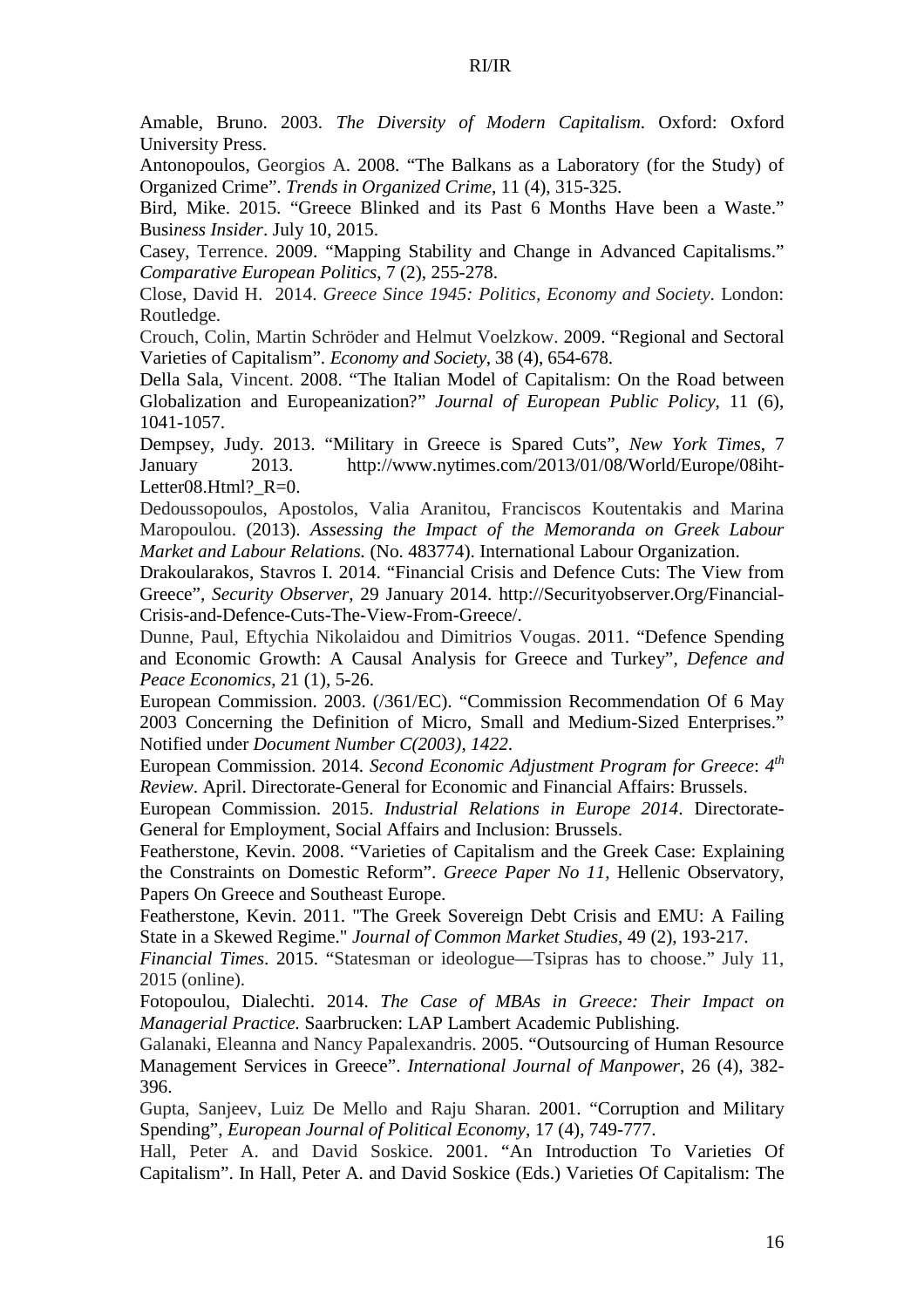Institutional Foundations Of Comparative Advantage. Oxford (UK), Oxford University Press: 1-68.

Hall, Peter A. and Kathleen Thelen. 2006. "Institutional Change in Varieties of Capitalism". *Paper Presented For Presentation To The Europeanists Conference [Online].* Available From: http://www.Europanet.Org/Pub/Papers/Thelenhall.Pdf. [Accessed 14th January 2008].

Hancké, Bob, Martin Rhodes and Mark Thatcher. 2007. "Introduction: Beyond Varieties of Capitalism". In Hancké, Bob, Martin Rhodes, and Mark Thatcher (eds.) *Beyond Varieties of Capitalism: Conflict, Contradictions and Complementarities in the European Economy*. Oxford: Oxford University Press, 3-39.

Hyman, Richard. 2010. "Social Dialogue and Industrial Relations during the Economic Crisis: Innovative Practices or Business as Usual?". *Working Paper 11*. Industrial and Employment Relations Department, ILO, Geneva.

INE/GSEE-ADEDY 2010. *The Greek Economy and Employment: Annual Report: 2010*. Athens: INEGSEE.

Jessop, Robert D. 2012. *Traditionalism, Conservatism and British Political Culture.* Routledge, London.

Jessop, Robert D. 2011. "Rethinking the Diversity and Variability of Capitalism: On Variegated Capitalism in the World Market", In Christel Lane and Geoffrey Wood (eds.), *Capitalist Diversity and Diversity within Capitalism*. London: Routledge, 209- 237.

Kapsalis, Apostolos. 2007. "Undeclared Work and Legalisation Issues of Immigrants: The Challenge of Immigration Policy". Athens: INE/GSEE-ADEDY.

Katsios, Stavros. 2006. "The Shadow Economy and Corruption in Greece". *South-Eastern Europe Journal of Economics*, 1: 61-80.

Klein, Naomi. 2007. *The Shock Doctrine*. London: Macmillan.

Kokkaliari, Katerina. 2010a. "Enhancement of Flexible Forms of Employment". *Ethnos Newspaper*,  $21^{st}$  August 2010: 34-35.

Kokkaliari, Katerina. 2010b. "Changes in Employment Relations". *Ethnos Newspaper*, 17<sup>th</sup> June 2010: 4-5.

Kollias†, Christos, George Manolas and Suzanna-Maria Paleologouc. 2004. "Military Expenditure and Government Debt in Greece: Some Preliminary Empirical Findings". *Defence and Peace Economics*, 15 (2), 1-21.

Kollias, Christos and Suzanna-Maria Paleologou. 2010. "Growth, Investment and Military Expenditure in the European Union-15", *Journal of Economic Studies*, 37 (2), 228-240.

Kornelakis, Andreas and Horen Voskeritsian. 2014. "The Transformation of Employment Regulation in Greece: Towards a Dysfunctional Liberal Market Economy?". *Relations industrielles/Industrial Relations*, 69 (2), 344-365

Koukiadaki, Aristea and Lefteris Kretsos. 2012. "Opening Pandora's Box: The Sovereign Debt Crisis and Labour Market Regulation in Greece". *Industrial Law Journal*, 41 (3), 276-304.

Kouzis, Yiannis. 2007. *The Characteristics of the Greek Trade Union Movement - Divergence and Convergence with Europe*. Athens: Gutenberg.

Kouzis, Yiannis. 2009. "The Panorama of Work Insecurity and Precarious Employment." *Epochi*, 52, Published on 22 November 2009, Official Website: http://entosepoxhs.wordpress.com/2009/11/.

Kretsos, Lefteris. 2004. "Industrial Relations and Undeclared Work." EIRO. Online: European Industrial Relations Observatory On-Line, INE/GSEE-ADEDY.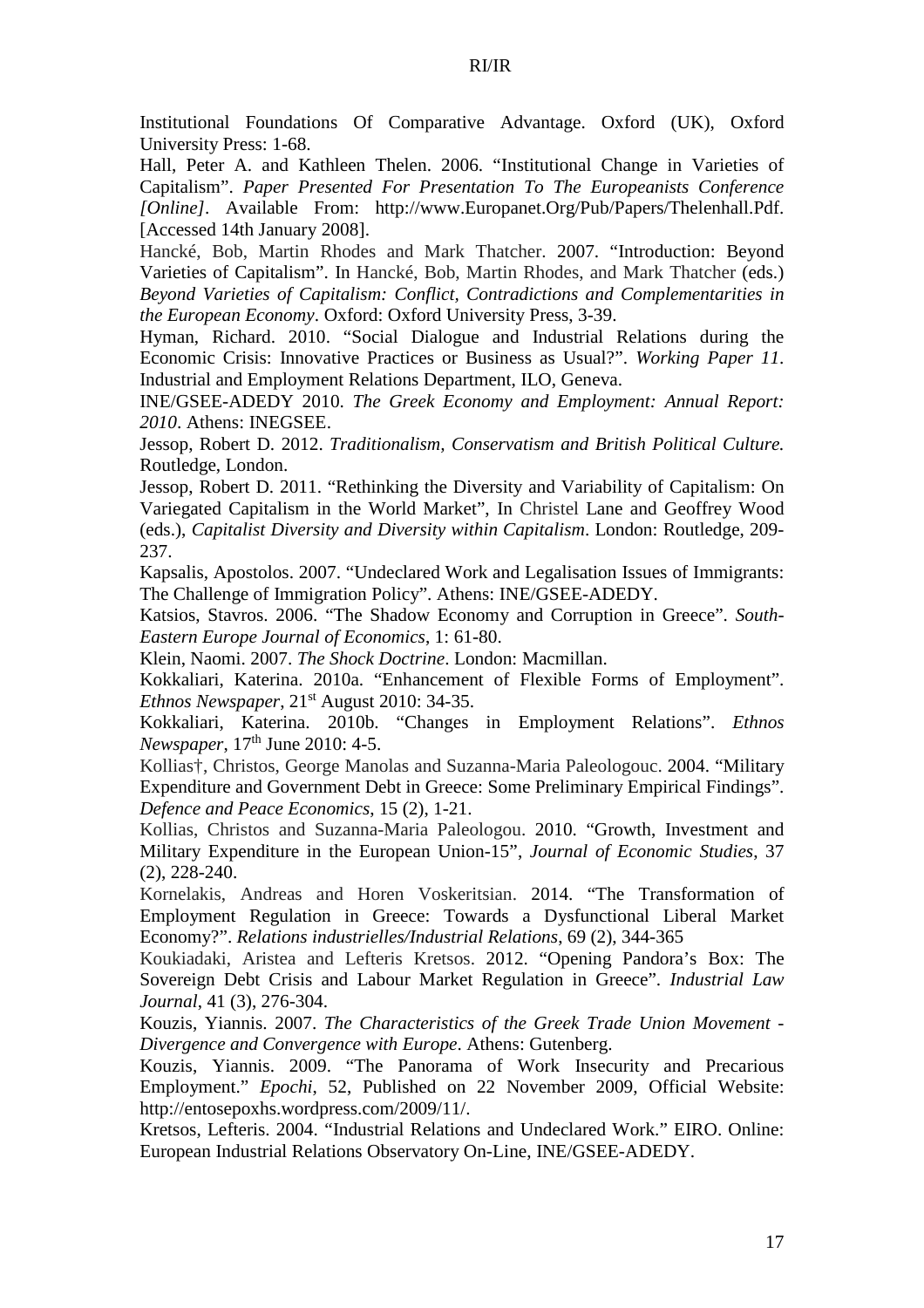Available From: http://www.eurofound.europa.eu/eiro

/2004/06/Tfeature/Gr0406104t.htm.

Kretsos, Lefteris. 2011a. "Union Responses to the Rise of Precarious Youth Employment in Greece." *Industrial Relations Journal*, 42 (5), 453-472.

Kretsos, Lefteris. 2011b. "Grassroots Unionism in the Context of Economic Crisis in Greece". *Labour History*, 52 (3), 265-286.

Kritsantonis, Nicos 1998. "Greece: The Maturing of the System". In Ferner, Anthony and Richard Hyman (eds) *Changing Industrial Relations in Europe*, 2nd Edition. Oxford: Blackwell Publishers, 504-528.

Kyrgidou, Lida P. and Stavroula Spyropoulou. 2013. "Drivers and Performance Outcomes of Innovativeness: An Empirical Study." *British Journal of Management*, 24 (3), 281-298.

Lane, Christel and Wood, Geoffrey. 2009. "Diversity in Capitalism and Capitalist Diversity." *Economy and Society*, 38 (4), 531-551.

Lynn, Matthew. 2010. *Bust: Greece, the Euro and the Sovereign Debt Crisis.* London: Wiley*.*

Marginson, Paul, Keith Sisson, James Arrowsmith and Harry Charles Katz. 2006. *European Integration and Industrial Relations: Multi-Level Governance in the Making.* Hampshire (UK): Palgrave Macmillan.

Matsaganis, Manos. 2007. "Union Structures and Pension Outcomes in Greece." *British Journal of Industrial Relations*, 45 (3), 537-555.

Matsaganis, Manos. 2012. "Social Policy in Hard Times: The Case of Greece". *Critical Social Policy*, 32 (3), 406-421.

Mihail, Dimitrios M. 2003. "Atypical Working in Corporate Greece." *Employee Relations*, 25 (5), 470-489.

Mihail, Dimitrios M. 2004. "Labour Flexibility in Greek Smes." *Personnel Review*, 33 (5), 549-560.

Mihail, Dimitrios M. and Kristina Antigoni Elefterie. 2006. "Perceived Effects of an MBA Degree on Employability and Career Advancement: The Case of Greece." *Career Development International,* 11 (4), 352-361.

Molina, Oscar and Melina Rhodes 2007. "The Political Economy of Adjustment in Mixed Market Economies: A Study of Spain and Italy." In Hancké, Bob, Martin Rhodes, and Mark Thatcher (eds.) *Beyond Varieties of Capitalism: Conflict, Contradictions and Complementarities in the European Economy*. Oxford: Oxford University Press, 3-39. 223-252.

Mof 2010a. *Greece - Memorandum Of Economic and Financial Policies*. 6 August 2010. Athens, Ministry of Finance.

Mof 2010b. *Greece - Memorandum Of Economic and Financial Policies*. 22 November 2010. Athens, Ministry of Finance.

Mulhern, Alan. 1995. "The SME Sector in Europe: A Broad Perspective". *Journal of Small Business Management*, 33 (3), 83-88.

Nash, David. 2011. "Institutions, Investors and Managers: The Impact of Governance on the Employment Relationship." In Blyton, Paul, Edmond Heery, and Peter Turnbull (eds.). *Reassessing the Employment Relationship*. Houndmills: Palgrave Macmillan, 225-248.

OECD. 2007. *Economic Survey of Greece*. Paris: OECD, Available From: http://www.Oecd.Org/Dataoecd/57/24/38665552.Pdf

OECD. 2008. *Employment Outlook*. Paris: OECD.

OECD. 2009. *Economic Survey of Greece*. Paris: OECD, Available From: http://www.Oecd.Org/Dataoecd/5/61/43284926.Pdf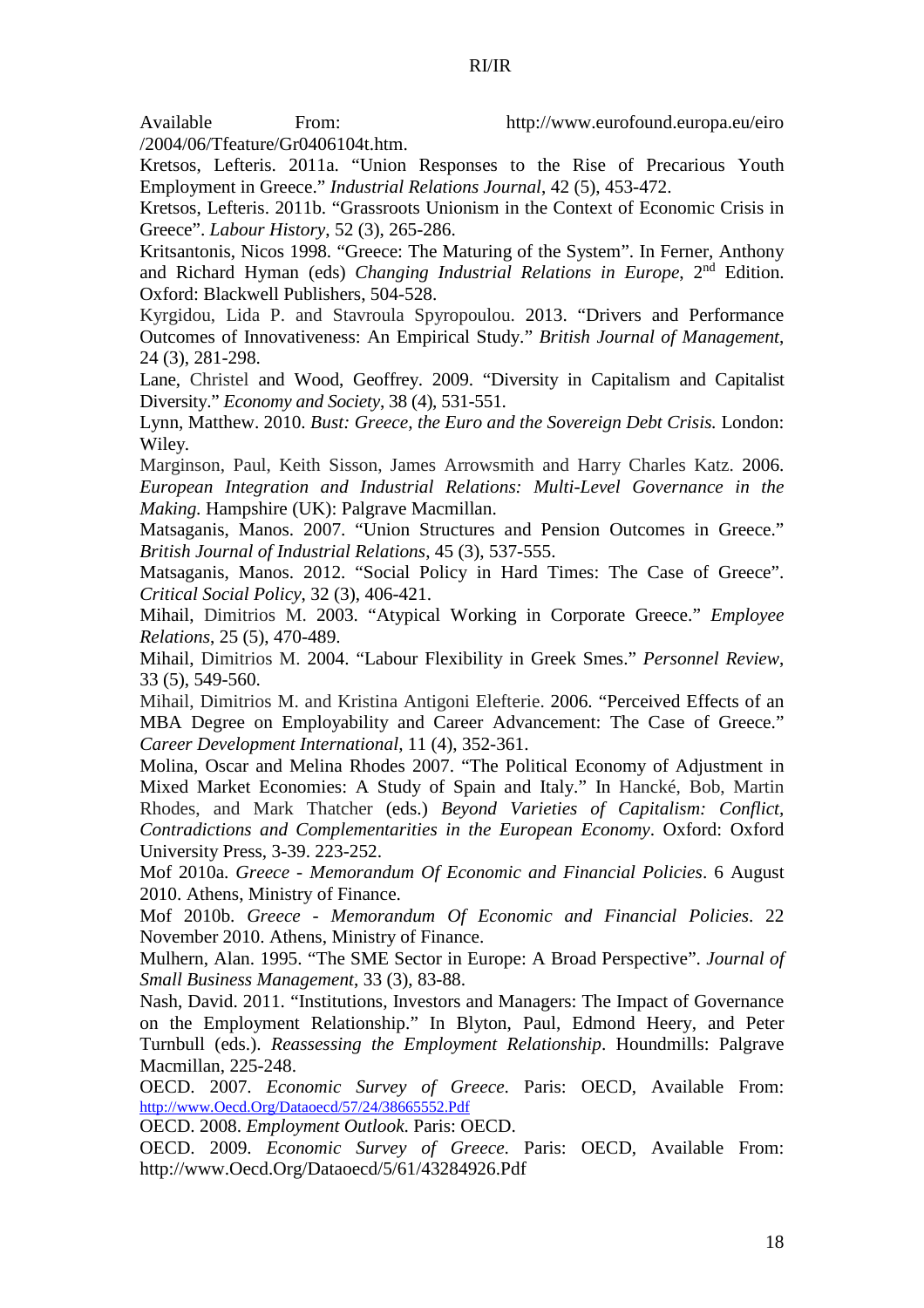Priestland, David (2012). *Merchant, Soldier, Sage: A New History of Power*. London: Fontana.

Psychogios, Alexandros, Leslie T. Szamosi and Geoffrey Wood. 2010. "Introducing Employment Relations in South Eastern Europe." *Employment Relations*, 32 (3), 205- 211.

Psychogios, Alexandros and Geoffrey Wood 2010. "Human Resource Management in Comparative Perspective: Alternative Institutionalist Perspectives and Empirical Realities." *International Journal of Human Resource Management*, 21 (14), 2614- 2630.

Psychogios, Alexandros, Nikos Michalopoulos and Leslie T. Szamosi. 2008. "Anglo-Saxon Change in a Non-Anglo-Saxon Cultural Context: Lessons from TQM Application in Greek Public Organizations." *International Journal of Learning and Intellectual Capital.* 5 (2), 153-171.

Psychogios, Alexandros and Leslie T. Szamosi 2007. "Exploring the Greek National Business System: Towards a Modernization Agenda." *Euro Med Journal of Business*, 2 (1), 7-22.

Rhodes, Martin 1995. "A Regulatory Conundrum: Industrial Relations and the Social Dimension". In Leibfried, Stephan and Paul Pierson (eds.). *European Social Policy: Between Fragmentation and Integration*. Washington DC: Brookings Institution.

Reuters. 2015. "Greek Parliament Approves Bailout Measures as Syriza Fragments." Available from: http://www.reuters.com/article/2015/07/16/us-eurozone-greeceidUSKBN0P40EO20150716.

Schmidt, Vivien A. 2002. *The Futures of the European Capit*a*lism*. Oxford: Oxford University Press.

Schmidt, Vivien A. 2007. "Bringing the State Back into the Varieties of Capitalism and Discourse Back into the Explanation of Change". *Minda De Gunzburg Center For European Studies Working Paper Series 152.* 

Scott, James P. 2001. "Does UK Defence Spending Crowd-Out UK Private Sector Investment?", *Defence and Peace Economics*, 12 (4), 325-366.

Sorge, Arndt 2005. *The Global and the Local*. Oxford: Oxford University Press.

Streeck, Wolfgang. 2011. "The Crises of Democratic Capitalism", *New Left Review*, 71, 5-29.

*The Guardian*. 2015 "Greek debt crisis: deal reached after marathon all-night summit." Available

from: http://www.theguardian.com/business/live/2015/jul/12/greek-debt-crisis-euleaders-meeting-cancelled-no-deal-live#block-55a382dde4b05111b7559d81.

Vasiliou, Dimitrios and Nikolaos Daskalakis. 2009. "Institutional Characteristics and Capital Structure: A Cross-National Comparison." *Global Finance Journal*, 19 (3): 286-306.

Voskeritsian, Horen and Andreas Kornelakis. 2011 "Institutional Change in Greek Industrial Relations in an Era of Fiscal Crisis." *Greece Paper No. 52 Hellenic Observatory Papers on Greece and Southeast Europe*.

Vouzas, Fotis. 2004. "HR Utilization and Quality Improvement: The Reality and the Rhetoric- The Case of Greek Industry." *The TQM Magazine,* 16 (2), 125-135.

*Wall Street Journal*. 2015. "Eurozone Leaders Reach Rescue Deal for Greece, with Tough Conditions." July 13, 2015 (online).

World Bank. 2014. "Military Expenditure (% of GDP)." Available from: http://Data.Worldbank.Org/Indicator/MS.MIL.XPND.GD.ZS.

Zambarloukou, Stella. 2006. "Collective Bargaining and Social Pacts: Greece in Comparative Perspective". *European Journal of Industrial Relations*, 12 (2), 211-230.